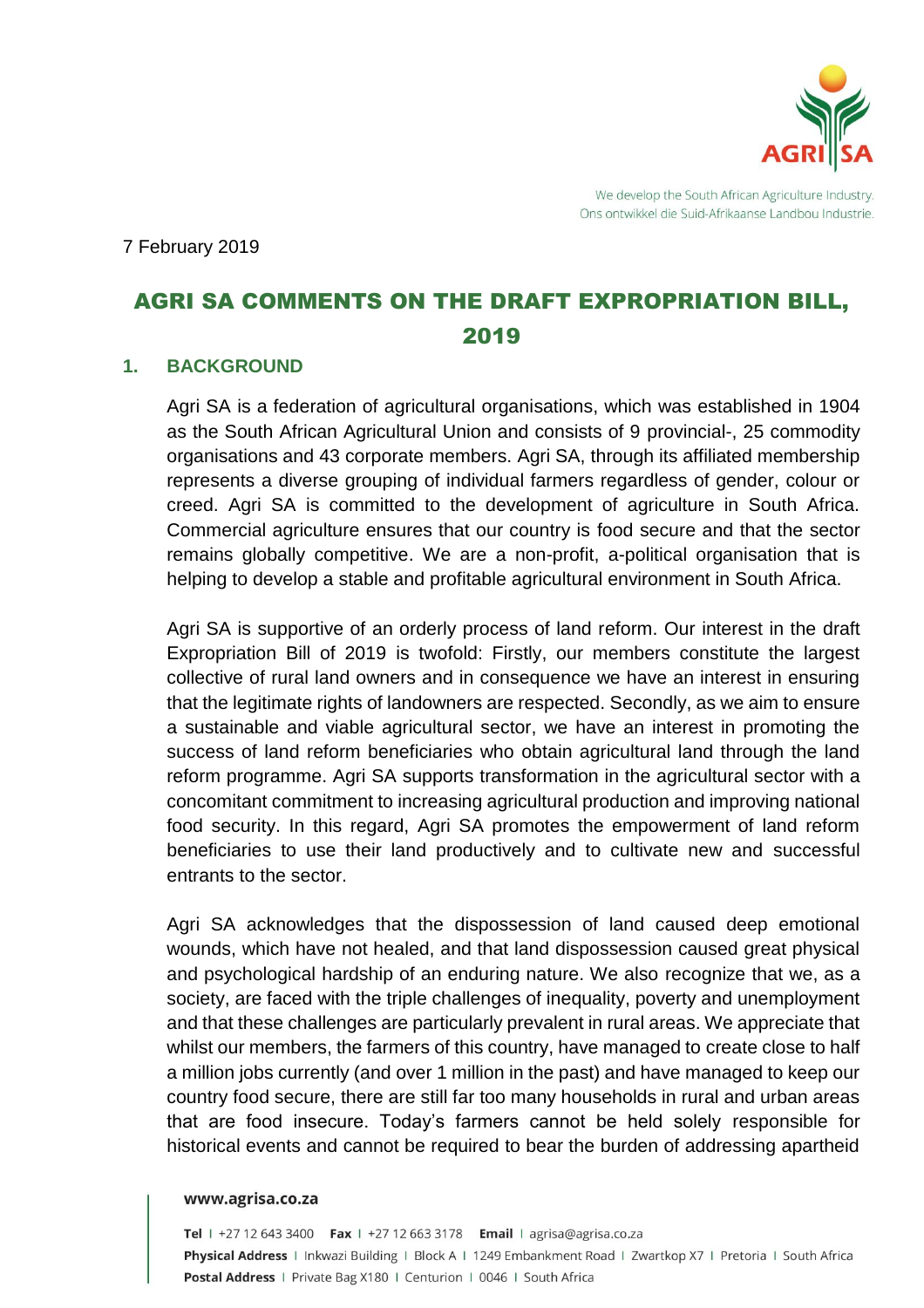dispossession disproportionately. Agri SA believes that past iniquities must be dealt with through positive, future and solution-driven conversation, and Agri SA wants to make a positive contribution to finding solutions.

Agri SA participated in the NEDLAC- and Parliamentary processes from 2013 through to 2016, which resulted in the 2016 Expropriation Bill that was adopted by Parliament and forms the basis for the current Bill. Agri SA also participated in the Constitutional Review Process on the possible amendment of section 25 and our views expressed during that process is also relevant to the Bill in so far as it provides for expropriation without compensation. In a nutshell, Agri SA is against expropriation without compensation. We support the principle of equality in the bearing of public burdens, generally accepted in constitutional democracies and we believe that current landowners should not be required to bear a disproportionate burden of the imperative for land reform in the public interest. This principle is aimed at achieving at a fair balance between the interests of the expropriator (usually funded by the fiscus) and the expropriatee (who has lost his or her land). Most European countries accept that the property owner's wealth status must not be affected by the expropriation, which means that their economic position must in principle be the same after the expropriation as before it.

Agri SA holds the following general policy views regarding expropriation:

- Expropriation should only be used as a measure of last resort where bona fide negotiations have failed.
- The procedures followed with expropriation should be fair towards the landowner, and the principles of administrative justice should apply.
- The purpose of the expropriation should be clear.
- A landowner whose land is expropriated should always have recourse to the courts. Agri SA stands firm on the principle of full access to the courts to adjudicate on the merits of expropriation as well as the amount of compensation should there be any dispute.
- Under no circumstances should the payment of compensation to a landowner be dependent on the state's ability to pay.
- It is of utmost importance that a transparent process be followed in valuing land. Landowners should also have access to valuation reports.
- Payment should be immediate and in cash.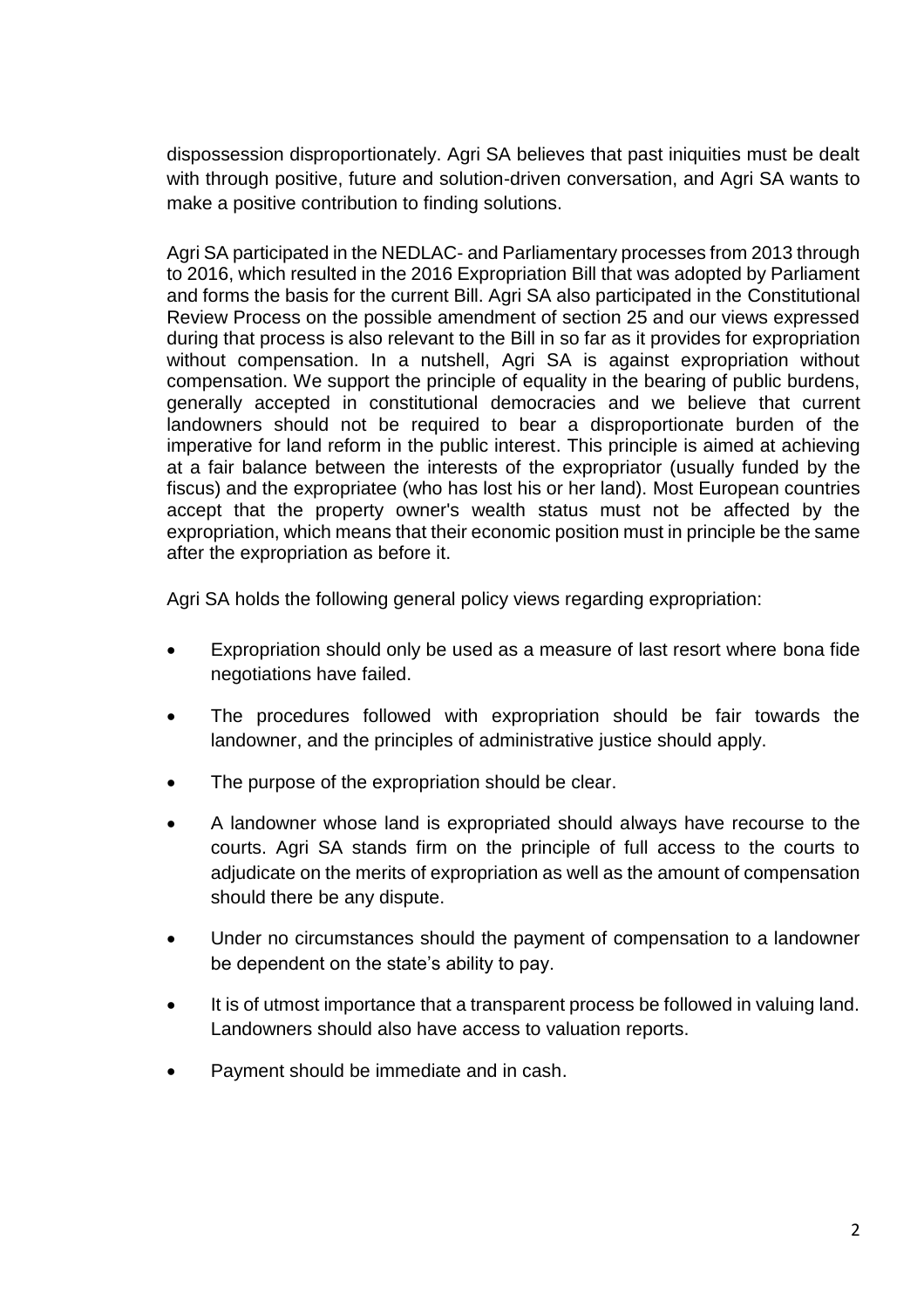# **2. GENERAL COMMENTS**

Expropriation or compulsory acquisition is a tool, which is widely used internationally, and this has been the case for many decades. As such, international best practice models have emerged over time.

Most countries constitutions require compensation, whether full compensation (Denmark, Norway, Russia, Kenya, the Seychelles and Lesotho), fair compensation where a balancing test applies (Egypt, France, Madagascar, Rwanda and Tanzania), equitable compensation (the Central African Republic, the Congo, Japan, Mozambique, Namibia, Poland, Senegal and the USA) or adequate compensation (Botswana, Malta, Uganda and Zambia).

The modern approach to compensation is based on the principle of equality in the bearing of public burdens. Equitability in respect of a public liability is a principle adopted by French-, German- and American law. According to this approach, "*where one or more individuals has to bear a sacrifice (being the loss of property) for the common good, their individual and excessive burden should be compensated by the community (thus the State)."* If South Africa should jettison the principle of equality, it will be out of step with most constitutional democracies.

In 2009, the Food and Agricultural Organization (FAO) of the United Nations published a guide on international best practice for expropriation. The point of departure of the document is that forced acquisition of property could be abused and that measures should be in place to prevent this. The guide requires, among other things, clear and transparent procedures for forced acquisition of property, and compensation that will ensure that the affected persons are not worse off after expropriation than they were before. Further it states that affected persons must not only be compensated for the loss of land but also for improvements made and for the disruption that accompanies expropriation.

The United Nations Conference on Trade and Development published a document on expropriation in 2012 as part of their series on international investment agreements<sup>1</sup>. In this document the UN sets out the basic international requirements for expropriation. These are that the taking must take for a public purpose, in a nondiscriminatory manner, under a due process of law and against the payment of compensation. The document deals with indirect expropriation and regulatory measures not amounting to expropriation. Indirect expropriation is defined as total or near total deprivation of an investment but without a formal transfer of title or outright seizure. Most international treaties refer also to indirect expropriation. One

<sup>&</sup>lt;u>.</u> <sup>1</sup> https://unctad.org/en/Docs/unctaddiaeia2011d7\_en.pdf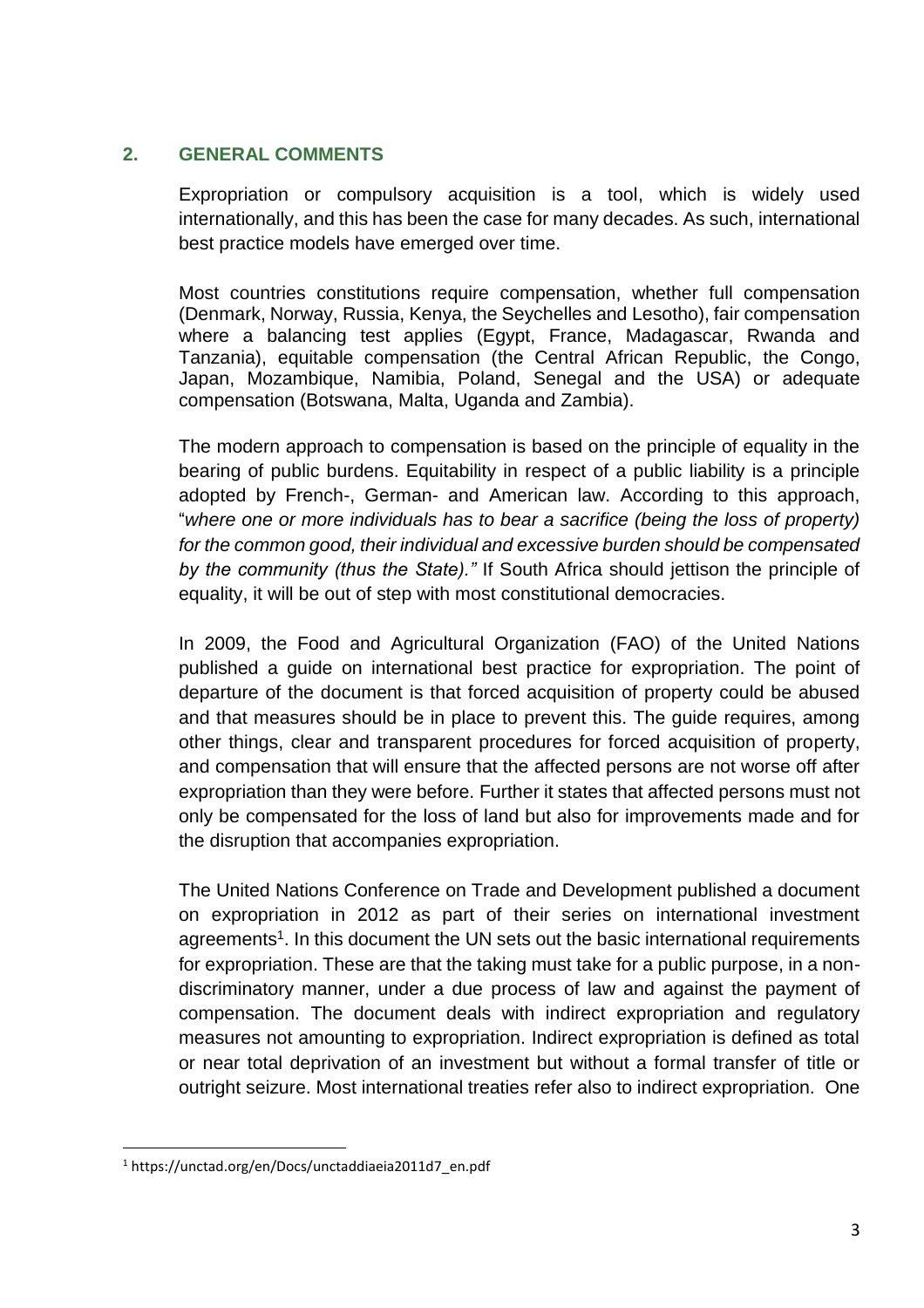of the salient features among international investment treaties is that most of them incorporate the standard of prompt, adequate and effective compensation.

According to the document, compensation is considered to be prompt if paid without delay; adequate if it has a reasonable relationship with the market value of the investment and effective if paid in convertible or freely useable currency. The members of Agri SA are heavily invested in land and expropriation will always be an unpleasant and disruptive process, which nobody is keen on, so they are understandably concerned about the possibility of expropriation. No owner would willingly go through a process of expropriation. In the case of a farmer whose farm gets expropriated, he or she not only loses their home, but also their livelihood. Primary production is but a link in a value chain and a farmer who is forced to relocate may also lose their linkages to well-known input supplies and markets – business relationships, which may have been built up over many years. The power imbalance between an individual and the powerful state machinery that comes to play in the expropriation process, needs also to be recognized – in particular the daunting cost of litigation where an individual has to take a dispute to the courts.

# **3. SPECIFIC COMMENTS**

# **3.1 Clause 1: Definitions**

#### **3.1.1 "Deliver"**

All notices of expropriation should be delivered by hand. We suggest delivery by the sheriff of court in terms of Rule 4 of the Uniform Rules of Court. Service by registered post is no longer a reliable method to serve documents, especially important documents such as notices of expropriation, offers of compensation and compensation claims.

# **''Expropriation''**

Agri SA has serious concerns regarding the definition of expropriation that was inserted into the previous Bill at Portfolio Committee stage. The proposed definition limits the concept to instances where the state acquires rights in property. This definition excludes statutory limitations that undermines the economic utilisation of property or dismantle its content from the concept of expropriation if they do not include the transfer of proprietary rights to the expropriator. Such statutory limitations are compensated in some form or another in almost all constitutional jurisdictions. This definition is also out of line with international jurisdictions. Internationally, the concept of expropriation has been developed by the courts on a case-by-case basis and is generally not defined. It is Agri SA's view that the courts should retain the discretion to determine when state encroachment on property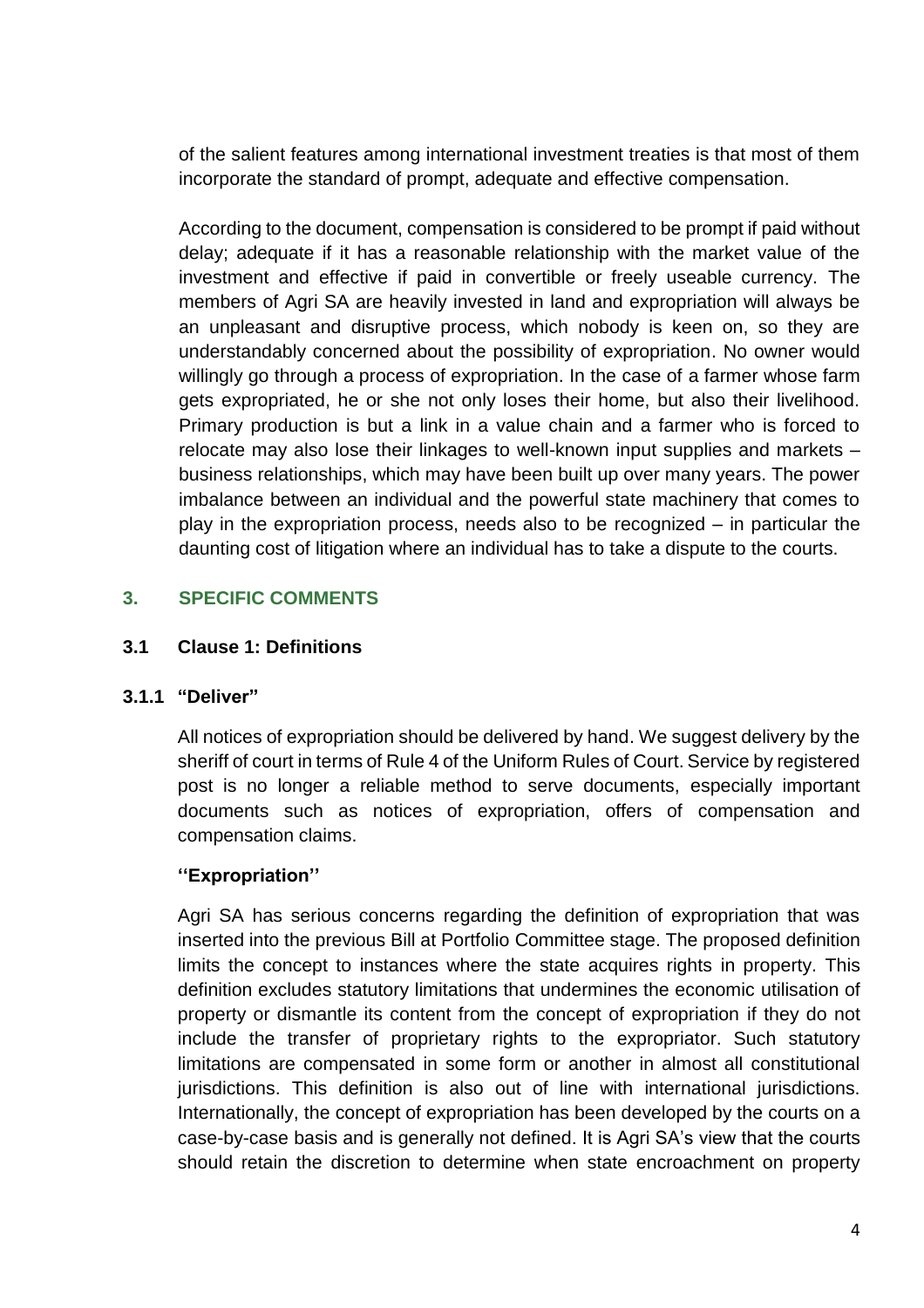rights qualifies as an expropriation. The definition must be wide enough to include all forms of expropriation recognised internationally. The exclusion of severe statutory limitations on the use of property from the concept of expropriation could have a negative impact on investor confidence and the growth of our economy.

#### **3.1.2 "Public interest"**

Who decides what is in the public interest in any given case? Agri SA is concerned that too much discretion is given to government officials to decide what is in the public interest. The definition of public interest is too broad.

The legislature should not attempt to define the term *"public interest"* in section 25 of the Constitution, except by restating what is already contained in the Constitution. It is for the courts, and not the legislature, to interpret the term *"public interest"* as used in the Constitution. If the Bill should contain a provision giving the term a wider meaning than its meaning under the Constitution, the provision would in all likelihood be unconstitutional.

It is furthermore our understanding that an expropriating authority acting in the public interest will only be able to exercise the power of expropriation if that authority is granted by an existing law of general application (except for the Minister of Public Works, whose authority to expropriate arises from section 3 of this Bill). It therefore follows that there must be a rational connection between the expropriation and the purpose for which the authority is granted by the empowering provision. An expropriation will only be in the public interest if it is undertaken to further the purpose for which the empowering provision was enacted. Whilst this latter point seems to be self-evident, it would greatly improve investor confidence and public support for the Bill if the definition of *"public interest"* was tied to the empowering provision, thereby clarifying that the *"other related reforms"* referred to are not government actions taken in the abstract, but rather actions taken in terms of specific empowering provisions. This will in turn ensure that the constitutionally protected concept of *the "Rule of Law"* is concretised within the Bill. In this regard, we propose the definition be amended to read as follows:

*''Public interest''* includes the nation's commitment to land reform, and to reforms to bring about equitable access to all South Africa's natural resources and other related reforms in order to redress the results of past racial discriminatory laws or practices as articulated in a law of general application aimed at such redress;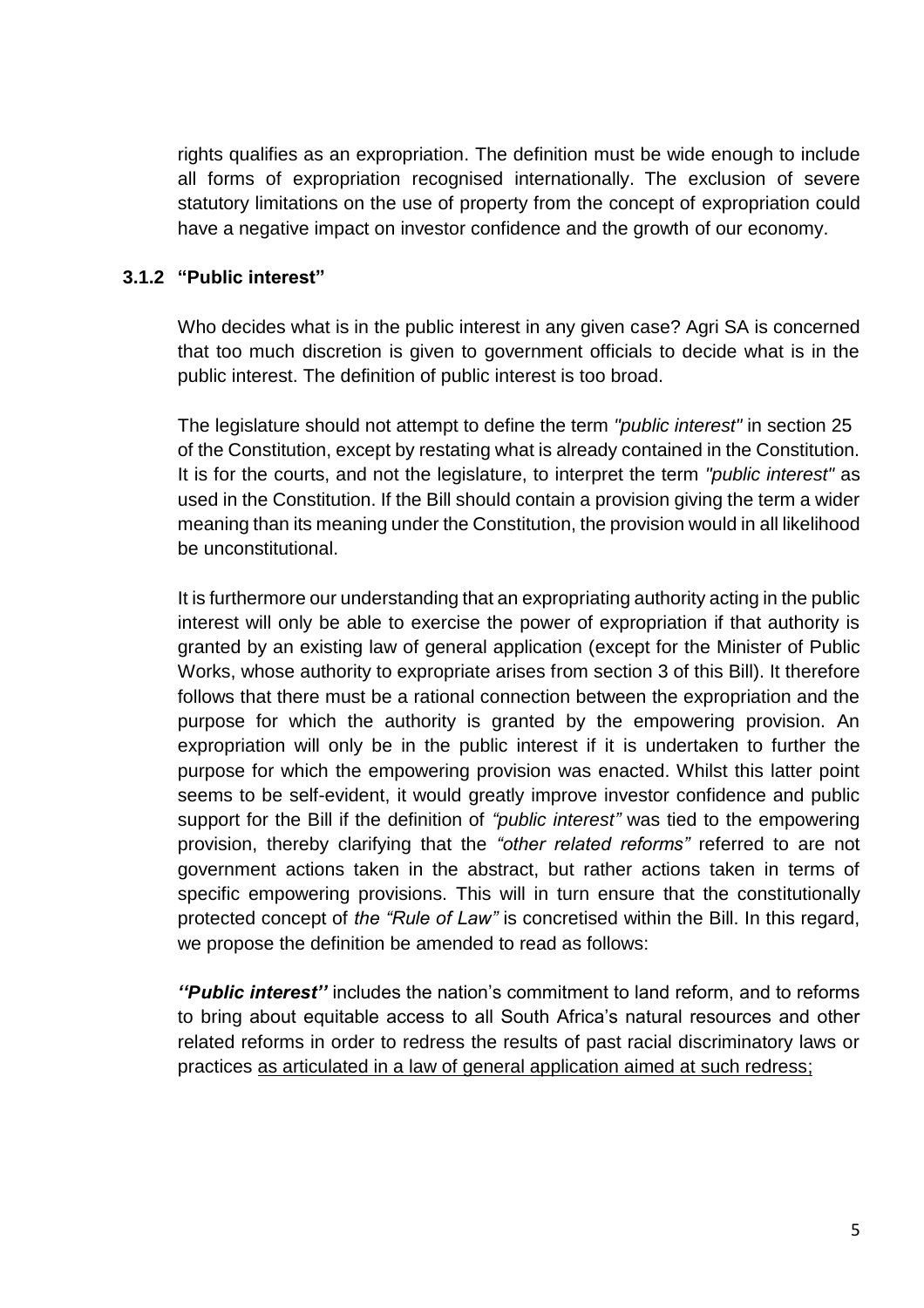There is no definition of land, only *"land parcel"* is defined. It is not clear at all whether buildings and fixed improvements on land is included in the concept of land.

Concepts such as *"speculative purposes"* and *"abandoned land"* should also be defined.

The definitions of *"service" and "deliver"* are ambiguous. Reference is made to delivering a notice personally to the relevant party. However, the definition of delivery includes postage, by hand or facsimile. Notices should be served on the person by hand.

# **3.2 Clause 2(2): Application of Act**

The Department of Public Works should clarify what is intended with the insertion of the new clause 2(2) which reads: *"(2) Despite the provisions of any law to the contrary, an expropriating authority may not expropriate the property of a stateowned corporation or a state-owned entity without the concurrence of the executive authority responsible for that corporation or entity."* State land and land owned by state entities cannot be insulated from being made available for land reform. If there is a conflict, it can be addressed in accordance with the principles of co-operative government set forth in sec 40 and 41 of the Constitution.

The term *"executive authority"* be defined: is it the responsible Minister, or the Board of the corporation or entity, or the chief operating officer?

# **3.3 Clause 5: Investigation and gathering of information for the purposes of expropriation**

Information on the factors to be taken into consideration in calculating just and equitable compensation will be crucial to the expropriation process and may well be the determining factor in any enquiry into whether the compensation offered in any given case is in fact *"just and equitable".* Agri SA is of the opinion that this exercise will require a high level of skill, expertise and experience.

# **3.3.1 Clause 5(4)(a)**: **Investigation and gathering of information for purposes of expropriation**

The documents, which the owner, tenant or occupier are required to make available, should be limited to official documents (such as title deeds), contracts relating to unregistered expropriated rights; building plans for improvements, dams and other infrastructure; any other documents which a court on application by the relevant expropriating authority may order the owner or occupier to make available. The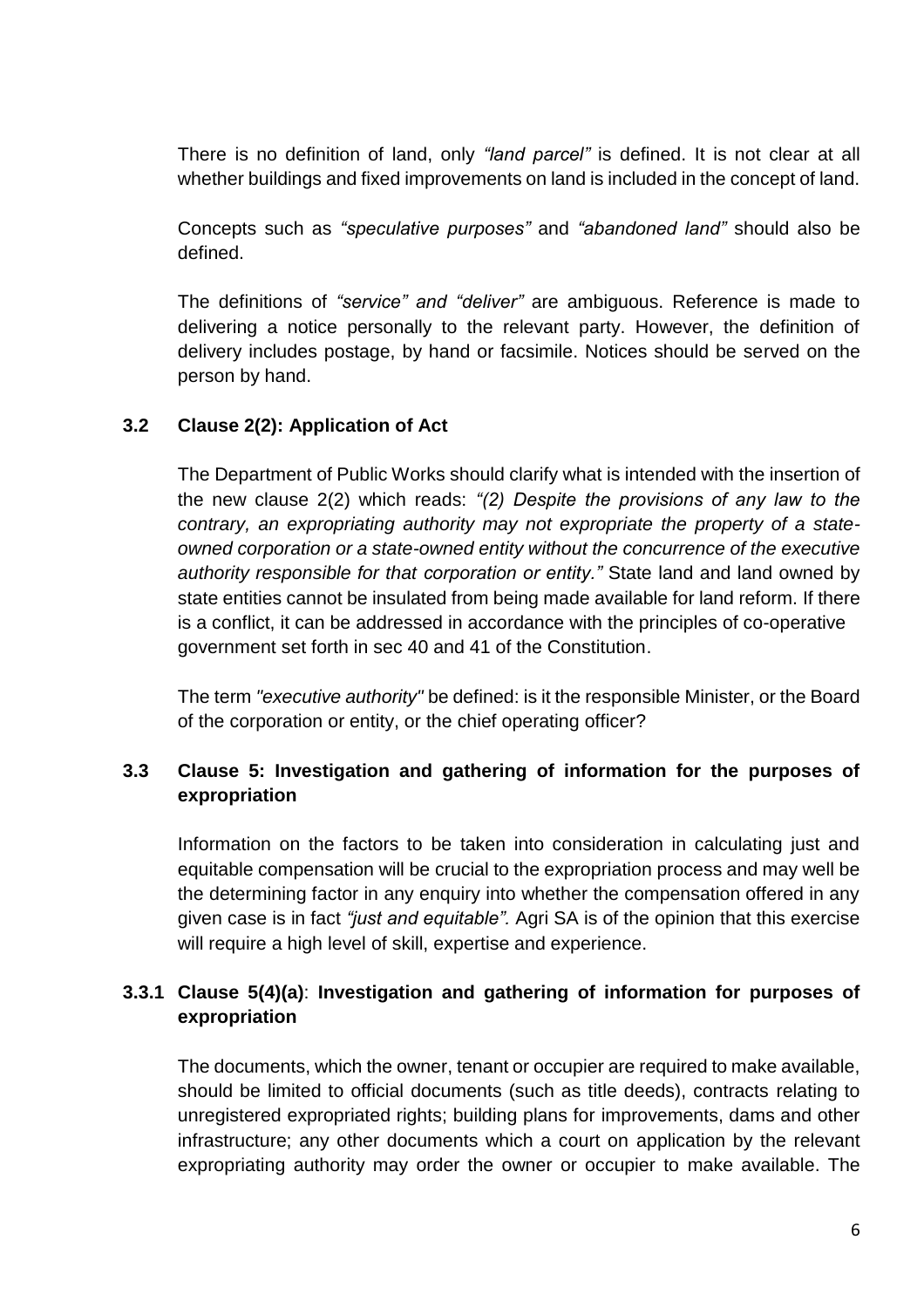person conducting the investigation should not have access, for example, to the financial records of the owner or to reports and valuations obtained by the owner for purposes of assisting him in negotiating a sale of the property to the State or in anticipation of an expropriation. The owner may have obtained a valuation of the property with which he disagrees and do not intend to use. Why must he/she be compelled to make it available to the person undertaking the investigation, enabling the State to use it against him in future?

# **3.4 Clause 6: Consultation with municipality**

This clause is welcomed as it is the municipality that must provide services to new developments such as communities settled under restitution or Agri-villages. For any such settlement to be viable, the persons residing there must have access to basic services. Too often in the past, communities have been settled without proper planning and without having regard to their need for basic municipal services. Having said that, it is our experience that municipalities are very reluctant to provide services in outlying areas. This holds implications for the proposal in clause 12(3) of the Bill that provides for the possibility of expropriation without compensation of land occupied by labour tenants. Only municipalities can by law, provide services and these labour tenants mostly reside in outlying rural areas, where the provision of services is very difficult.

# **3.5 Clause 7: Notice of intention to expropriate**

Clause (7)(1)(h): The owner has only 30 days to provide certain information following an expropriation notice. This period is inadequate taking into consideration the information that must be submitted by the owner.

Clause 7(2)(g): Delivery of mail has become very erratic. Facsimile communication is becoming less and less prevalent. Delivery by e-mail address be added. Lastly, an affected person may have no postal address and no access to facsimile or email communication. Communications to such a person should, whenever feasible, be by hand delivery.

Clause 7(2)(g)(iv): It is suggested that the word *"choice"* be substituted by *"preference",* to bring the subclause in line with clause 24(6).

Clauses 7(4), 7(6) and 7(7): One of the biggest frustrations experienced by owners and holders of rights in the course of an expropriation process is that expropriating authorities, having initiated the process, sometimes disregard statutory time limits, fail to deliver prescribed documents in time, do not prepare their cases properly and do not co-operate towards achieving an expeditious hearing. The Bill provides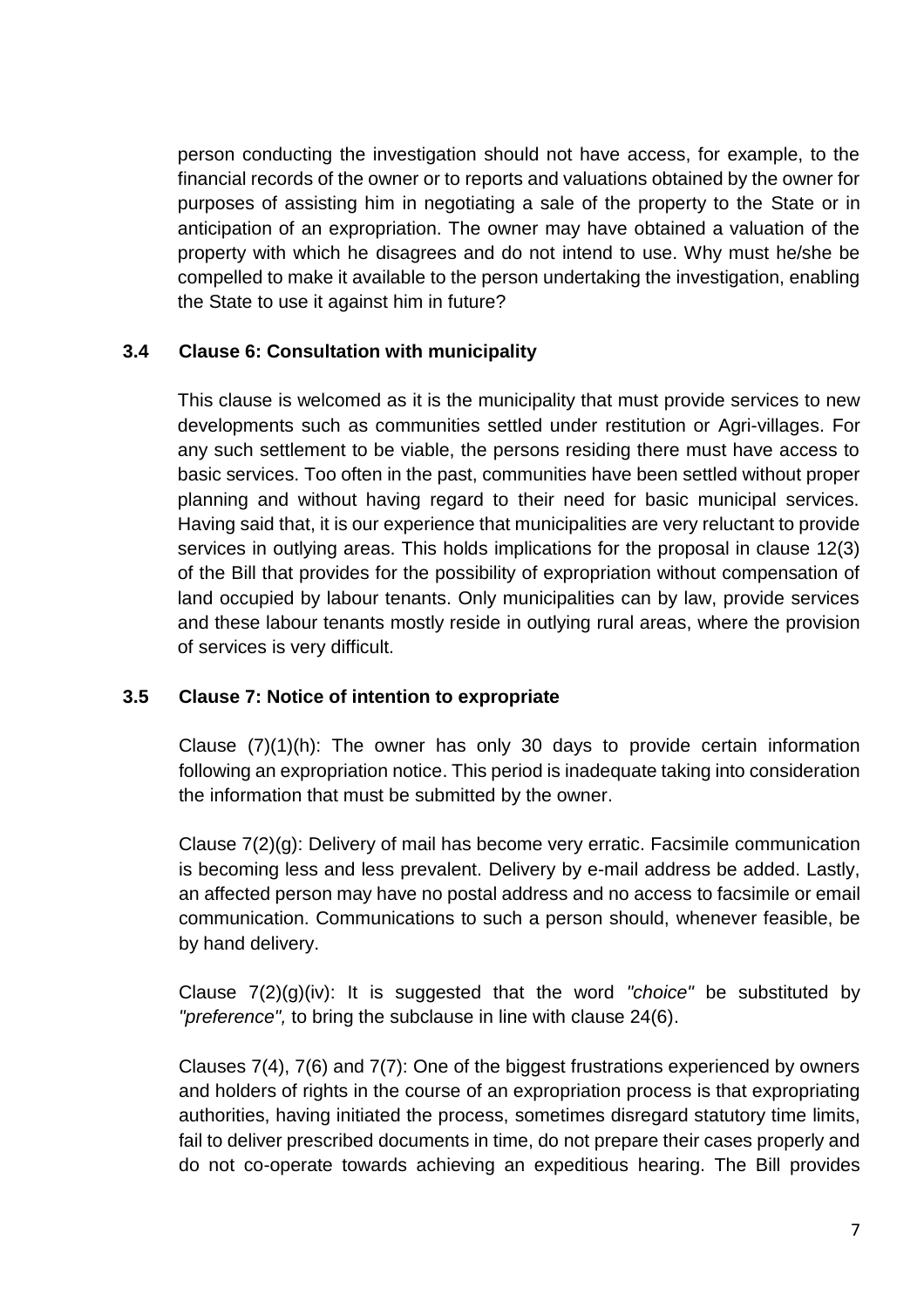remedies for expropriating authorities where owners or holders of rights do not comply with their obligations in terms of the Bill, but few (if any) remedies for owners or holders of rights if expropriating authorities do not comply.

Agri SA would therefor like to propose the following amendments: The purpose of the amendments proposed hereunder is to tighten the time periods within which expropriating authorities must comply with their obligations and to provide suitable relief for owners and rights holders should the expropriating authorities fail to do so.

- Clause  $7(1)$ : An expropriating authority must, as a first step in the expropriation process, serve a notice of intention to expropriate on the owner and any known holder of a right;
- Clause 7(4): An owner or holder of a right must thereupon, and within 30 days, deliver a written statement, indicating (inter alia) the amount claimed and furnishing full particulars of how the amount is made up;
- Clause 7(6): the expropriating authority must then, within 20 days of receiving such statement, indicate whether the compensation claim is accepted and, if not, the amount of compensation offered, together with full details and supporting documents.
- Clause 7 (7): This clause should be amended as follows:
- $T(7)(a)$  If no agreement on the amount of compensation payable has been reached between the expropriating authority and the owner or the holder of a right within 40 days after the expropriating authority has received the written statement of claim contemplated in subsection (4), the expropriating authority must decide within 10 days whether –
	- $\triangleright$  to continue with negotiation on compensation in accordance with section 16; or
	- $\triangleright$  to proceed with the expropriation of the property; or
	- $\triangleright$  not to proceed with the expropriation and inform the owner or holder of a right in writing of the decision taken.
- $7(7)(b)$  If the expropriating authority has decided in terms of subsection  $7(7)(a)(i)$ to continue with negotiation and no agreement on the amount of compensation payable has been reached between the expropriating authority and the owner or the holder of a right within 40 days after the owner or holder of a right has been informed of the expropriation authority's decision to continue with negotiation, the expropriation authority must decide within 10 days whether –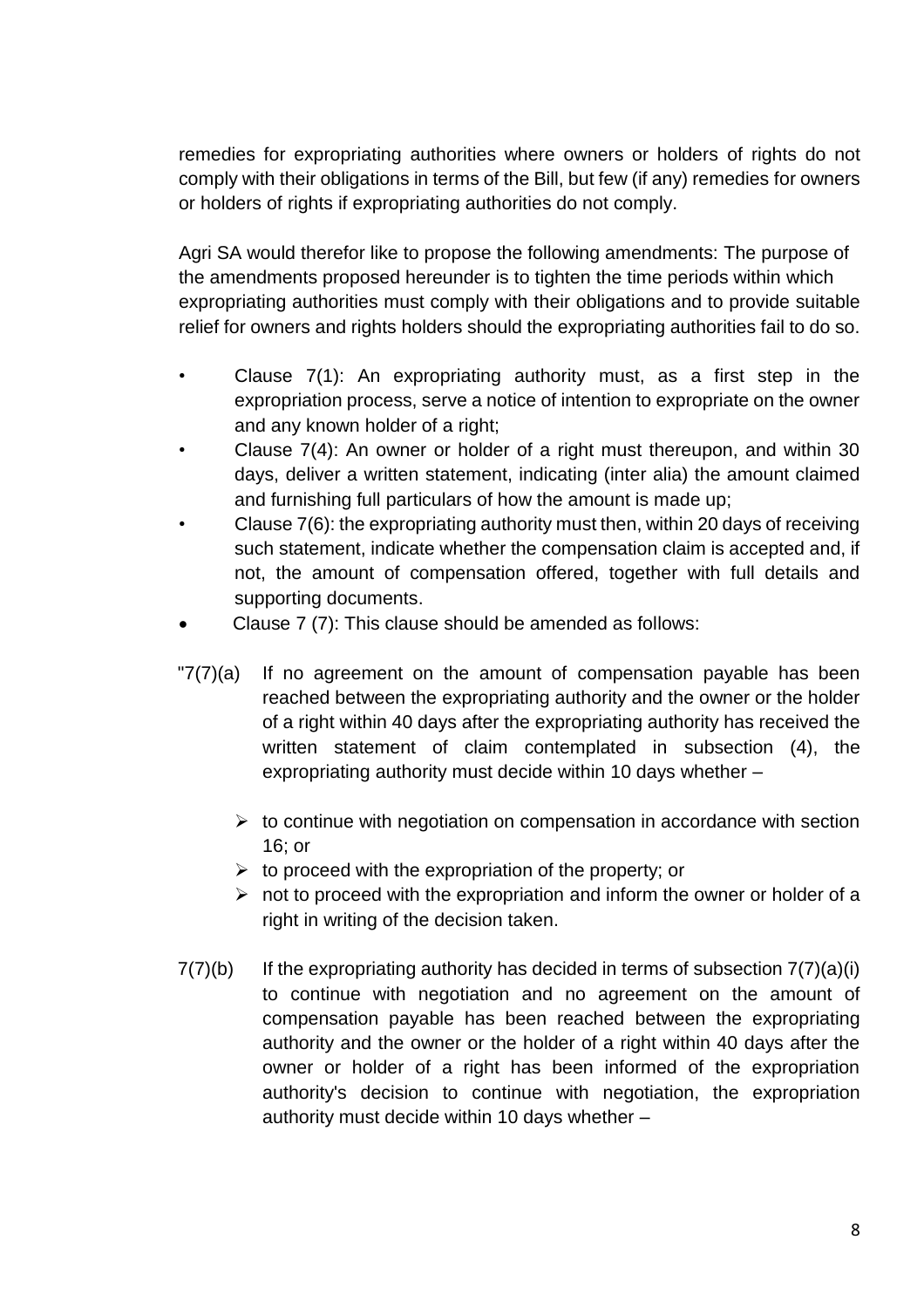- $\triangleright$  to proceed with the expropriation of the property; or
- $\triangleright$  not to proceed with the expropriation and inform the owner or holder of a right in writing of the decision taken.
- $7(7)(c)$  If the expropriating authority has decided in terms of subsection  $7(7)(a)$ or (b) to proceed with the expropriation of the property, it must within 20 days after the owner or holder of a right has been informed of the decision, serve a notice of expropriation in terms of section 8(1).
- $7(7)(d)$  If the expropriating authority has decided in terms of subsection  $(7)(a)$  or (b) not to proceed with the expropriation, it must within 20 days after the owner or holder of a right has been informed of the decision, publish a notice of its decision not to proceed in terms of section 24."

Clause 7(7)(b): What will be regarded as *"a reasonable time"?* Without fixing a timeframe to such decisions will only contribute to unnecessary uncertainty by the owner or holder of a right.

# **3.6 Clause 8: Notice of expropriation**

Agri SA welcomes the detail in which this clause sets out the requirements for proper notice to the landowner and other affected parties and particularly the requirement that an offer must contain an explanation of what the amount of compensation comprises of and that the notice must be accompanied by copies of reports detailing how the amount of compensation was determined. It has been the experience of many of our members that they are denied copies of valuation reports in restitution settlements. A landowner can only make an informed decision on compensation offered if all the relevant information is available to him or her.

Several commentators have publicly stated that the Bill is unconstitutional, by virtue of the fact that it permits expropriation to take place by way of notice prior to the determination of compensation in the case of a dispute. These commentators are of the opinion that it is unconstitutional because the Bill permits a dispute regarding compensation to be determined by the courts only after the expropriation has taken place. The advice that Agri SA has obtained points to the fact that the Constitutional Court, in the case of *Haffejee NO and Others v eThekwini Municipality and Others (CCT 110/10) [2011] ZACC 28; 2011 (6) SA 134 (CC); 2011 (12) BCLR 1225 (CC)* (25 August 2011), per Froneman J held that section 25(2) can be interpreted in either of two ways namely:

 $\triangleright$  that compensation must be fixed before expropriation takes place; and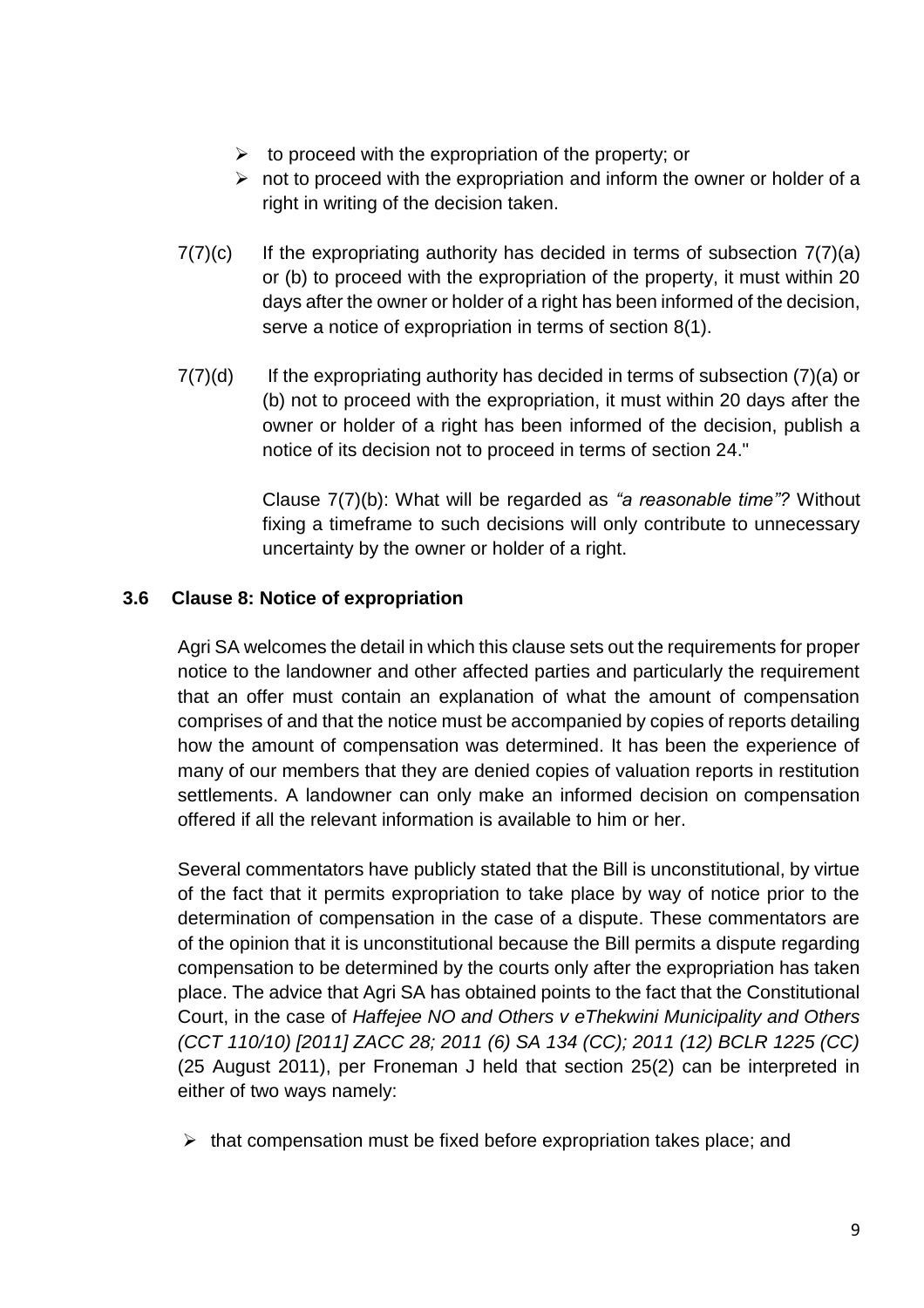$\triangleright$  that compensation may be fixed as soon as possible after the expropriation takes place.

Froneman J held that both interpretations are equally plausible. Froneman J has the following to say in paragraph 35 of the judgement:

*"The text of section 25 does not exclude an interpretation that compensation must precede expropriation. The language of the clause is compatible with compensation being a condition precedent to a valid expropriation, but the opposite is equally plausible."*

He states that in some cases it may be unjust to take someone's land away before compensation is fixed but in other cases it may unjust to the state if compensation is required to be fixed first. The notion that someone may lose their livelihood is an important consideration. Froneman J makes a choice between two compelling arguments, and in the facts of the Haffajee case Froneman J judges that the prejudice to the state weighs higher (In other words, it would unduly prejudice the state if the expropriation cannot take place before the compensation is fixed). However, Froneman J states that unless there is a compelling reason why the state cannot determine the compensation beforehand, it could be unconstitutional not to do so, because the Bill does not provide an option to have compensation determined by a court prior to expropriation, as the current section 8 (1) mandates the expropriating authority to deliver the notice of expropriation (thereby effecting the expropriation) in the event that the parties cannot reach agreement on the compensation, and the expropriating authority wishes to continue with the expropriation. It therefore shackles the expropriating authority. If the expropriating authority and an expropriated owner cannot agree on the quantum of compensation, the Bill must enable the expropriating authority to suspend the operation of the expropriation pending determination of the compensation by the court. As per the Haffejee case*,* failure to do so could render the act of expropriation unconstitutional if there were no compelling factors favouring an expedient process, as the prejudice to the individual could outweigh the prejudice to the state. The Bill is therefore not blatantly unconstitutional, but it does carry the risk of unconstitutionality.

We would like to propose a new clause 8(1) to address this problem:

"*An expropriating authority, an owner or the holder of a right may apply to court for an order that would permit the court to determine the amount of compensation that would be payable to the owner of or the holder of a right in property if that property should be expropriated, and the Court may grant such an order –*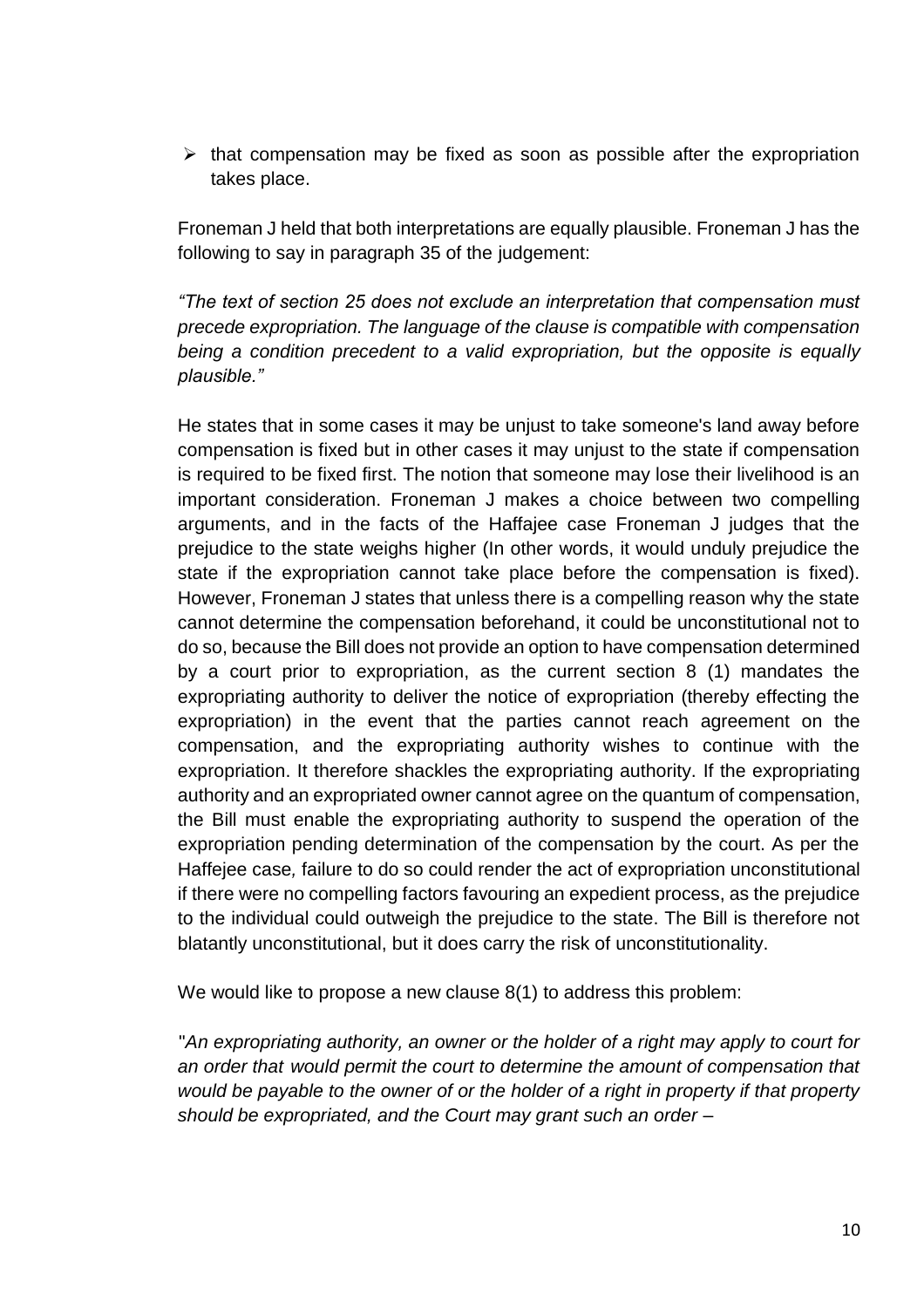- ➢ *If it is satisfied that there are good reasons for doing so;*
- ➢ *Subject to such terms and conditions as it deems appropriate; and*
- ➢ *Setting a time limit within which the property must be expropriated after the determination of compensation has been made, failing which the determination will lapse."*

Regarding clause 8(2)(c): In terms of sec 31(6)(a) and sec 32(5) of the Deeds Registries Act,14 a certified copy of the notice of expropriation must be lodged by the expropriating authority with the Registrar of Deeds. It is suggested that a reference to this obligation be included in the Bill.

Clause 8(4)(d): The meaning of *"comprises of"* is unclear. It is suggested that the wording of cl 15(2) be followed (particulars of compensation offers made to holders of unregistered rights).

# **3.7 Clause 9: Vesting and possession of expropriated property**

Regarding clause 9(2)(a): It is suggested that the following be added to the clause, at the end thereof: "... or determined in terms of section 8(4).

# **3.8 Clause 10: Verification of unregistered rights in expropriated property**

Clause 10(1): Consider inserting, after the words *"that person has not been compensated" in the first sentence, the phrase: "and in respect of which a notice of expropriation has not been served on that person in terms of section 8(1)"*

Clause 10(2): The words *"subsection 35(1)"* in the third line should read *"subsection (1)".*

Clause 10(5): if the expropriating authority does not accept the validity of a claim, the claimant must be entitled to refer the matter to a court for appropriate relief. A provision that the expropriating authority has the final say might well be constitutionally invalid. It is suggested that the expropriating authority must take a decision on the claim within 50 days after receipt of the evidence requested in terms of sub-clause (1) and notify the claimant in writing of the decision.

# **3.9 Clause 11: Consequences of expropriation of unregistered rights and duties of expropriating authority**

Sub-clause 5 states as follows: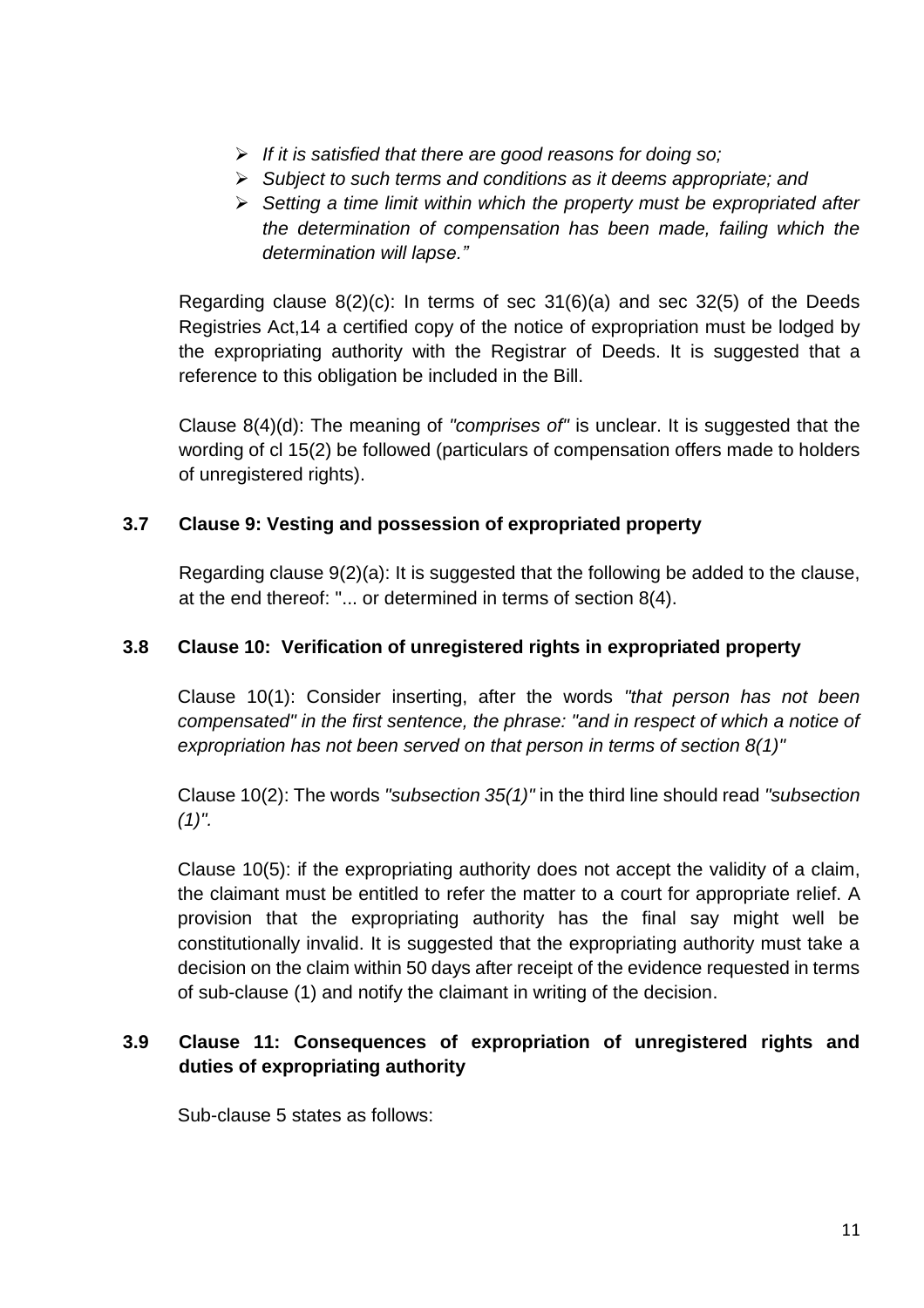*"(5) If the expropriated owner or expropriated holder knew of the existence of an unregistered right contemplated in subsection (2) and failed to inform the expropriating authority of the existence thereof, the expropriated owner or expropriated holder, as the case may be, is liable to the expropriating authority for any loss incurred in the event of the expropriating authority having to pay compensation for the expropriation of the unregistered right after the date of payment of compensation to the expropriated owner or expropriated holder, as the case may be."*

The definition of an unregistered right is very wide and quite vague. It may very well be that a landowner was aware of people utilizing the land for gathering firewood or access to graves but did not know that these are compensable rights. This provision seems to be placing an unacceptable burden on owners to know exactly who is exercising what rights on their farms (keeping in mind that some farms are very large) and knowing which of these rights qualify for compensation upon expropriation. It is important that land owners know what kind of rights are included in the definition of *"unregistered rights"* because, if they omit to inform an expropriating authority of a right which they thought is excluded but later appears to be included, the financial consequences for them could be harsh. According to the definition, *"unregistered right"* means a right in property, including a right to occupy and use land, which is recognized and protected by law, but is neither registered nor required to be registered. It is assumed, for example, that any rights which land invaders and *"unlawful occupiers"* as defined in the Prevention of Unlawful Occupation Act (PIE) may have to remain on the land until they are evicted by order of a court, are not included. This could, however, be debatable, and land owners need certainty. Consideration could be given to replacing the words *"including a right to occupy and use land"* in the definition of *"unregistered right"* by the words *"including a registrable real right and a non-registrable form of land tenure".*

# **3.10 Clause 11: Consequences of expropriation of unregistered rights and duties of expropriating authority**

It needs to be considered whether, in the light of sec 25 of the Constitution, a provision to the effect that when ownership of a property is expropriated, all registered rights over that property are simultaneously expropriated, can be valid to the extent that it may include unregistered rights held by a holder who was not aware of the expropriation.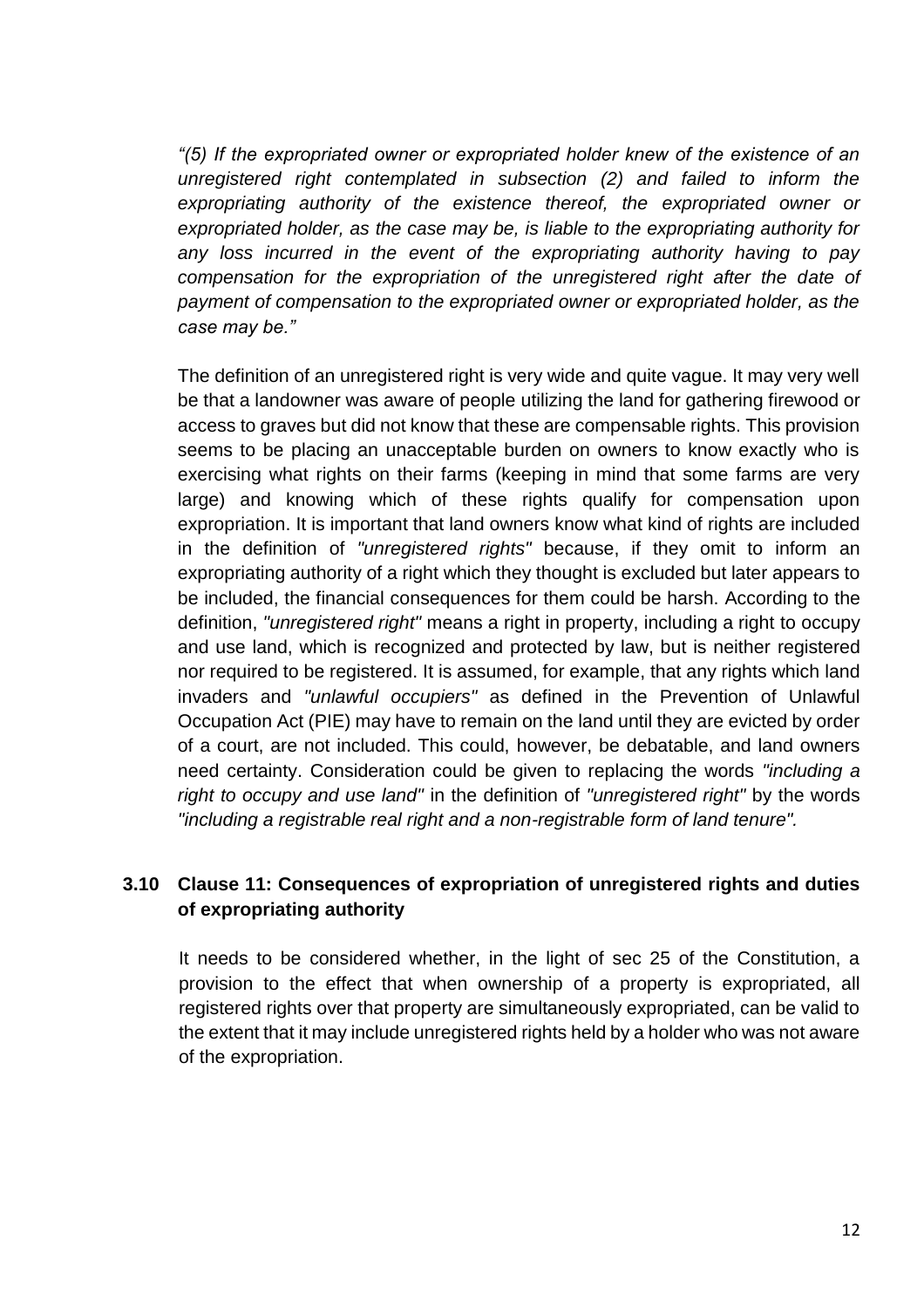# **3.11 Clause 12: Compensation for expropriation**

The issue of compensation is of paramount importance to the members of Agri SA. Whilst we acknowledge that no person should be allowed to unduly benefit from land reform, and that deductions from market value may be fair in certain cases, we feel quite strongly that no individual landowner should be unduly penalised for something, which is in the collective national interest. Agri SA and its members harbour a legitimate concern that landowners may be undercompensated for their property.

In our view, an approach whereby compensation paid for land is generally substantially below market value will have dire consequences for investment in and lending to the agricultural sector. If the market value of farms is driven downwards, this will eventually impact of food prices, as farmers will start to struggle to obtain the required production credit. It will also become more difficult for new black farmers to establish themselves, as they will also struggle to get access to sufficient production credit. Market value plays a very useful role in practice because of the determinacy and quantification difficulty in establishing appropriate compensation. This is best illustrated by the practice, which has been adopted by our courts, namely to first establish market value, as an initial indicator of value, and then determine whether it should be adjusted in view of the other less quantifiable factors in section 25(3) of the Constitution in order to arrive at a just and equitable amount [see the court decisions in Khumalo v Potgieter [2000] 2 All SA 456 (LCC); Du Toit v Minister of Transport 2003 (1) SA 586 (C) paras 23—52].

In Du Toit v Minister of Transport 2006 (1) SA 297 (CC) para 35 the majority of the Constitutional Court followed a comparable approach in deciding whether a compensation award was constitutionally justifiable: first establish what compensation would be according to the *'standard'* approach and then check whether it is in line with the other constitutional demands. Market value should of course not be favoured at the expense of the other considerations enumerated in section 25(3) of the Constitution, but we are of the opinion that it remains an acceptable starting point as remains the only factor listed in section 25(3) that can be quantified independently from the other considerations.

Agri SA accepts that section 25 of the Constitution is the basis for the calculation of compensation and that the norm is *"just and equitable compensation".* We do however also subscribe to the principle of *"equivalence"* as set out in the FAO report on compulsory acquisition and compensation. This principle entails: *"Compensation, whether in financial form or as replacement land or structures, is at the heart of compulsory acquisition. As a direct result of government action, people lose their homes, their land, and at times their means of livelihood. Compensation*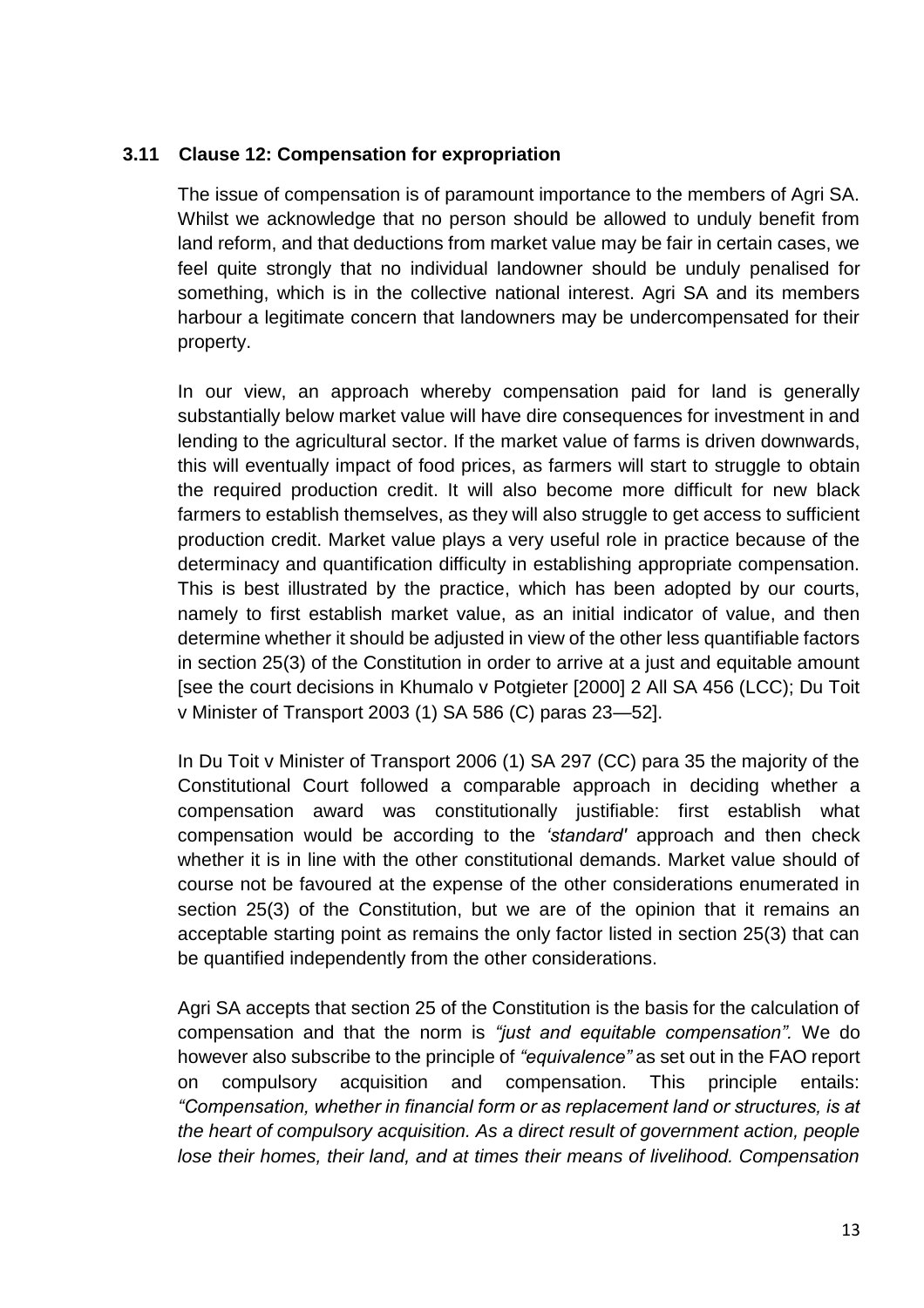*is to repay them for these losses and should be based on principles of equity and equivalence. The principle of equivalence is crucial to determining compensation: affected owners and occupants should be neither enriched nor impoverished as a result of the compulsory acquisition. Financial compensation based on equivalence of only the loss of land rarely achieves the aim of putting those affected in the same position as they were before the acquisition; the money paid cannot fully replace what is lost. In some countries, there is legal provision recognising this in the form of additional compensation to reflect the compulsory nature of the acquisition. In practice, given that the aim of the acquisition is to support development, there are strong arguments for compensation to improve the position of those affected wherever possible."*

We believe that adherence to the principle of equivalence will result in the most just and equitable outcome for all parties involved.

Agri SA views land reform as a national priority, and as such should be funded with general taxpayer money. Individuals belonging to one industry cannot be expected to bear the costs of a national priority. Landowners, whose land is earmarked for land reform purposes, must be placed in a position to continue farming elsewhere in a similar manner, should they wish to do so.

It should be clear that compensation paid to holders of unregistered rights is over and above any compensation paid to the owner and is not to be subtracted from compensation due to the owner.

# **3.11.1 Clause 12(2)**

This provision states that the fact that the property has been taken without the consent of the expropriated owner or expropriated holder, must not be taken into consideration by the expropriating authority. There is much to be said for providing, as part of the compensation amount, a solatium for the trauma caused by the expropriation.

Expropriation without consent is a traumatic experience often causing financial loss, emotional trauma and suffering and a property owner should be entitled to receive compensation for this trauma. The concept of a *"solatium"* as it appears in the Expropriation Act (1975) should therefore be retained and actual financial loss resulting from the expropriation should also be compensated for.

In addition, one should not lose sight of the fact that section 25 (3) of the Constitution states that the compensation *"must be just and equitable having regard to all of the relevant circumstances".* Although section 15 (3) provides some guidance as to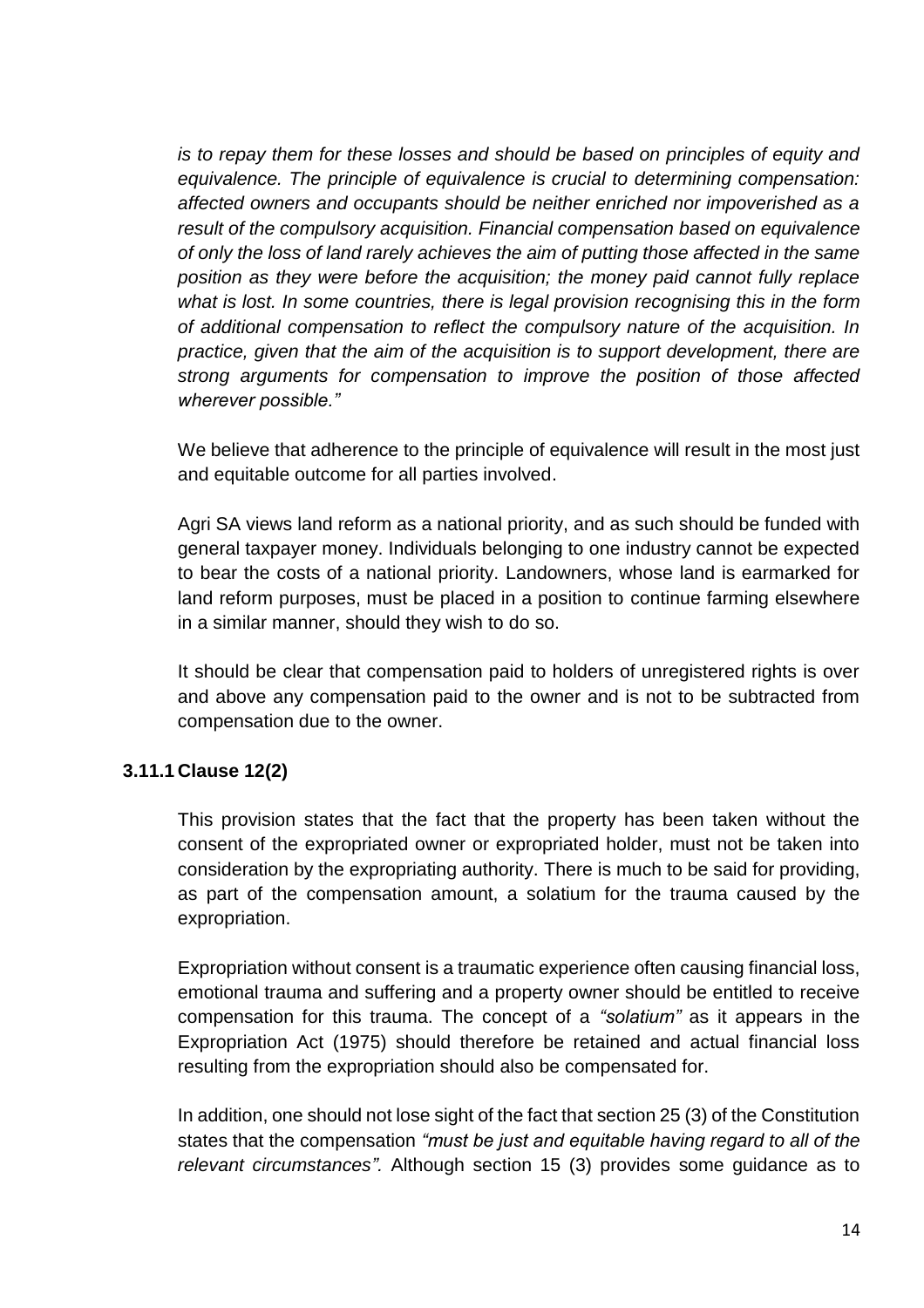which factors should be taken into consideration by listing the factors in (a) to (e), it does not limit the court's interpretation by excluding any other factors. By attempting to exclude the trauma caused by a forced acquisition extra-constitutionally, the provision's constitutionality could come into question should a court decide that it is a relevant consideration in the circumstances as contemplated by section 25 (3) of the Constitution.

# **3.11.2 Clause 12(3)**

The new clause 12(3) provides for expropriation at nil compensation, which may be regarded as just and equitable in certain cases. Agri SA is against expropriation at nil compensation. Expropriation is highly disruptive and often leads to consequential lost. It is difficult to envisage how expropriation at nil compensation can be regarded as just and equitable. Agri SA is concerned about the vagueness of terms such as *"speculative purposes" and abandoned land".* Where state subsidies are taken into consideration in calculating compensation, the original purpose of such subsidies need to be considered.

The dictionary meaning of "speculation" is as follows:

*"The action or practice of investing in stocks, property, etc. in the hope of profit from a rise or fall in market value but with the possibility of a loss; engagement in a venture offering the chance of considerable gain but the possibility of loss." -* The New Shorter Oxford English Dictionary.

*"The buying or selling of something with the expectation of profiting from price fluctuation."-* Black's Law Dictionary.

The word *"speculative"* has a very wide meaning, and can include legitimate and morally acceptable purposes, which cannot justify nil compensation. As presently worded, the scope of the sub-clause is unacceptably wide, and it could have a very negative impact on investor confidence and the economy.

Whilst a number of specific categories of land that can be expropriated at nil compensation, is listed, it is clear from the wording of clause 12(3) that any land expropriated in the public interest can potentially be targeted for nil compensation. This includes for example land which is the subject of a restitution claim. The scope for expropriation at nil compensation is potentially quite broad. Whilst we recognise that all relevant circumstances will be taken into consideration, this is quite concerning for our members, the majority of whom are landowners.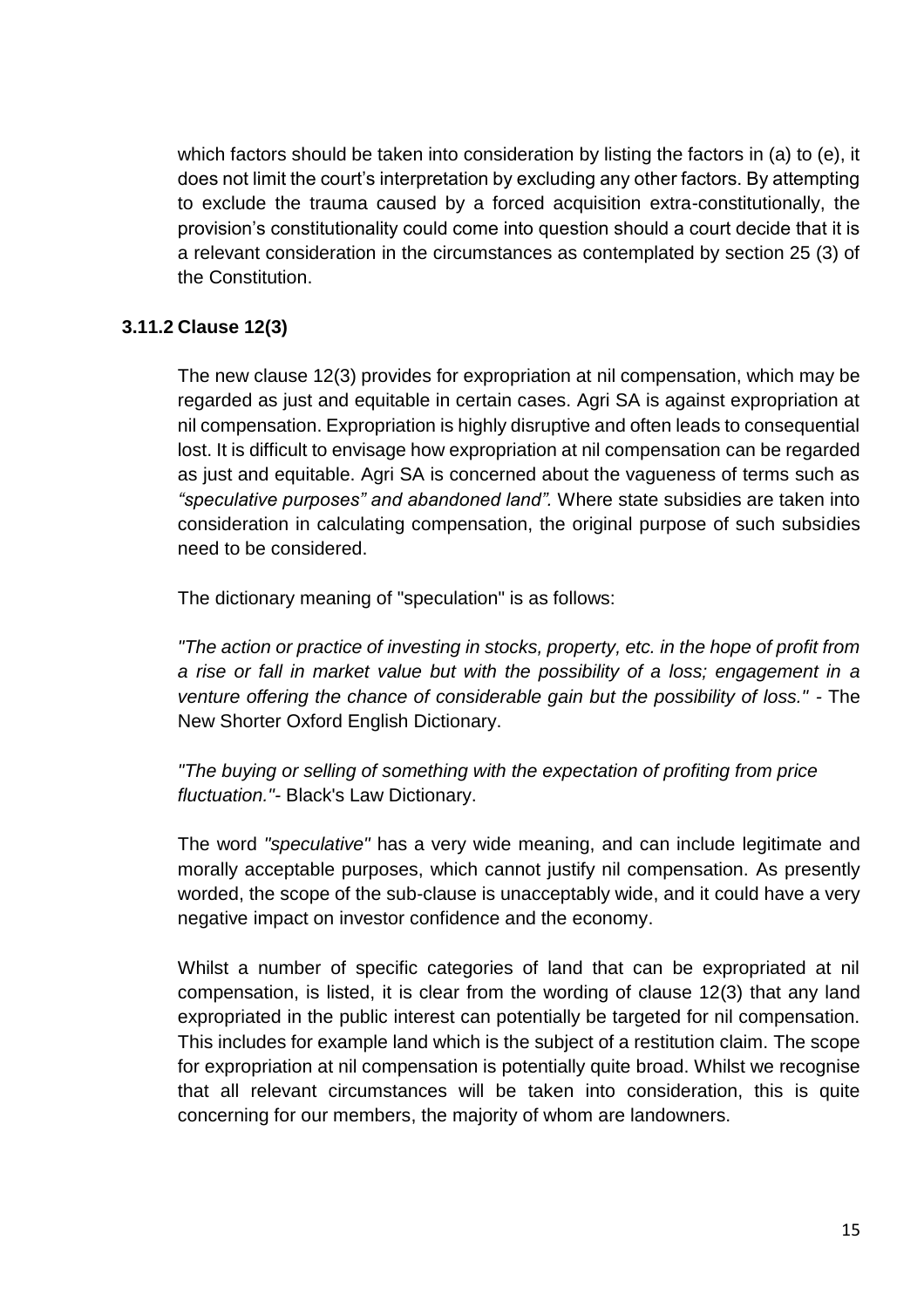Agri SA is particularly concerned about clause 12(3)(a) that provides for the possibility of nil compensation where land is occupied or used by labour tenants. We question the inclusion of labour tenants in the categories of land identified for possible expropriation at nil compensation. The Land Reform (Labour Tenants Act) is a complex piece of legislation. The definition of a labour tenant has been the subject of many a court action. The main problem with this legislation has been the Department of Rural Development and Land Reform's (DRDLR) inability to implement the legislation, not the issue of payment of compensation. This was highlighted in the High-level Panel Report on Key Legislation, as well as the judgement in the Mwelase case. <sup>2</sup> The Director-General of DRDLR's testimony in the Mwelase case is very interesting and points to the complexity of the implementation of this legislation. These problems will not be solved by nil compensation! He testified that: *"The DG stated that the following problems were experienced in the implementation of the LTA. The number of claims exceeded the Department's capacity to deal with them expeditiously and involved far more logistics than had been foreseen. Labour tenant claims typically involved the rights of extended families who lived on land for many generations. Membership of those families had to be verified and to that end the Department's officials conducted thousands of farm visits until 2006. The DG denied that the government had done nothing regarding labour tenant claims for more than 10 years. Many restitution claims overlapped and even conflicted with labour tenant claims, which had not been foreseen in the early stages of land reform legislation. In addition, in every case labour tenants were required to present expert evidence by professional valuers and be legally represented; and often needed the services of land surveyors. It appeared from the cases referred to the LCC that labour tenants were encamped in small, unsustainable areas of land claims mechanically and then referring them to the LCC."*

The issue of provision of services to small communities of labour tenants in far-flung rural areas referred to earlier, further complicates the matter.

If, despite Agri SA's opposition to it, such a clause is inserted, it must be clear from the wording that only labour tenants, whose claims have been formally recognized by the landowner or the courts can qualify. The wording of clause 12(3) should be amended to read:

"Where land is expropriated in the public interest, the compensation determined in terms of section 12(1) may be nil, if it is just and equitable, reflecting an equitable balance between the public interest and the interests of those affected, having regard to all relevant circumstances, including but not limited to: ...."

<u>.</u>

<sup>2</sup> http://www.justice.gov.za/sca/judgments/sca\_2018/sca2018-105.pdf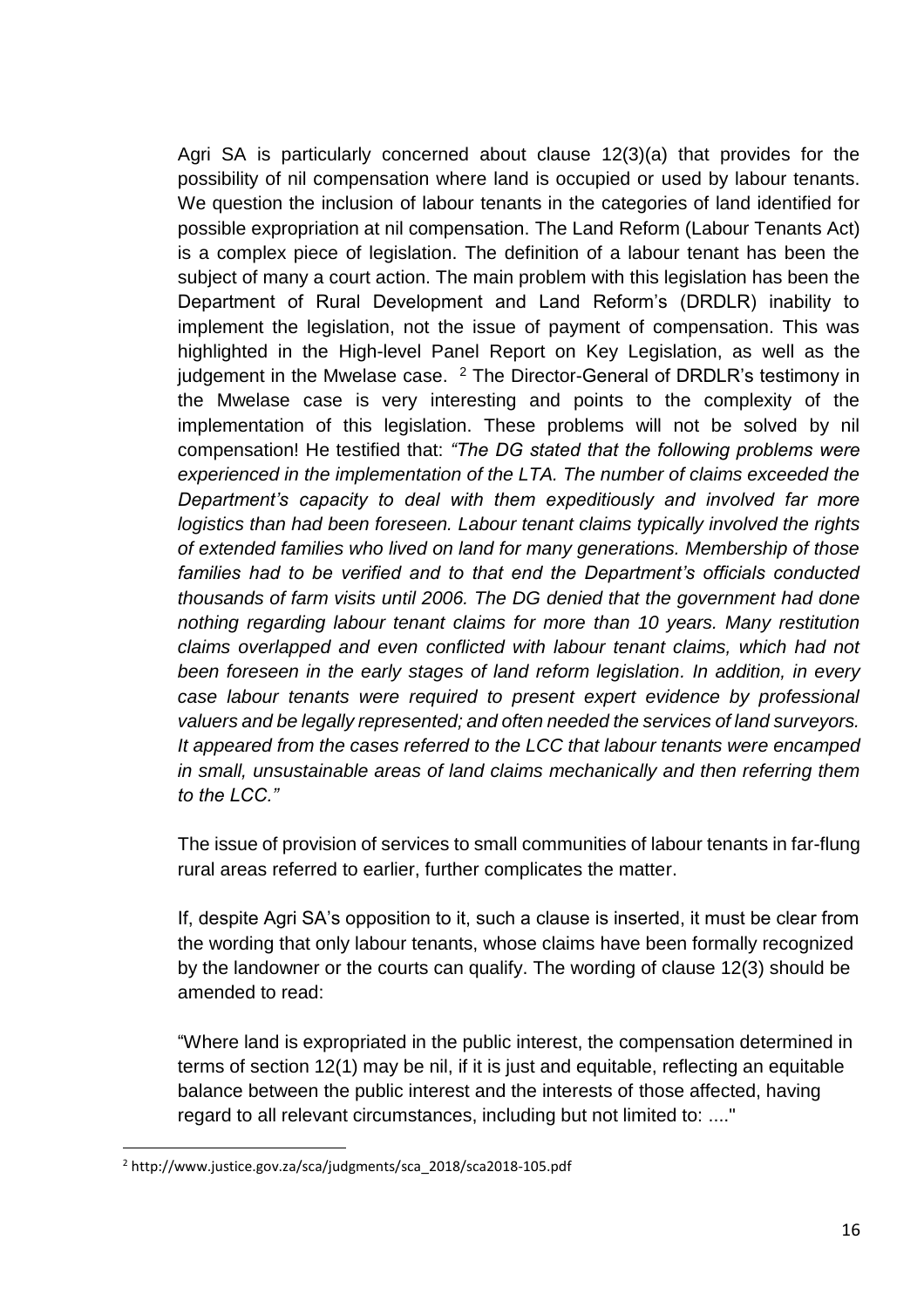*"(a) Where the land [is occupied or used] has successfully been claimed by a labour tenant, [as defined] in terms of the Land Reform (Labour Tenants) Act, 1996 (Act No. 3 of 1996);"*

Regarding subclause (e), it should be noted that many subsidies in the past were provided for reasons that had nothing to do with discrimination or politics. There is no clarity on what kind of subsidies are to be considered. Under section 25(3)(d) of the Constitution, the extent of *"direct state investment and subsidy"* in the property has to be considered, together with the other factors listed in sec 25(3), when determining the amount of compensation. If the extent of the *"direct state investment and subsidy"* exceeds the market value of the property, the outcome could be a small amount or nil compensation. Clause 13(3)(e) of the Bill is therefore unnecessary. It could even be in conflict with the Constitution, because even if the *"direct state investment and subsidy"* exceeds the market value of the property, the other factors to be considered in terms of the Constitution might well justify an award of some compensation. This would not necessarily be the case under Clause 13(3)(e).

# **3.12 Clause 13: Interest on compensation**

Agri SA is of the view that the interest rate should be the greater of either the PFMA or the interest rate payable by the expropriated owner in satisfying a debt secured by an encumbrance on the property.

The meaning of *"the date on which the amount has been made available or by prepaid registered post dispatched"* is not clear. Does it mean that the notification that the amount is available may be dispatched by prepaid registered post, or that a cheque or warrant voucher may be so dispatched?

Registered mail is nowadays very unreliable, and experience have shown that it may take months for registered mail to arrive at its destination, if it arrives at all. The clause should provide for a different manner of payment.

#### **3.13 Clause 14: Compensation claims**

Regarding clause  $14(1)(d)(i)$ : It is suggested that the sub-clause be amended to require the holder of the unregistered right to provide particulars of improvements on the land only insofar as the improvements may be relevant to the claim.

Clause 14(2)(a): The purpose of this sub-clause is unclear. The holder of an unregistered right over land will hardly ever have the title deed to the land in his possession or know where it is. It is suggested that the sub-clause be deleted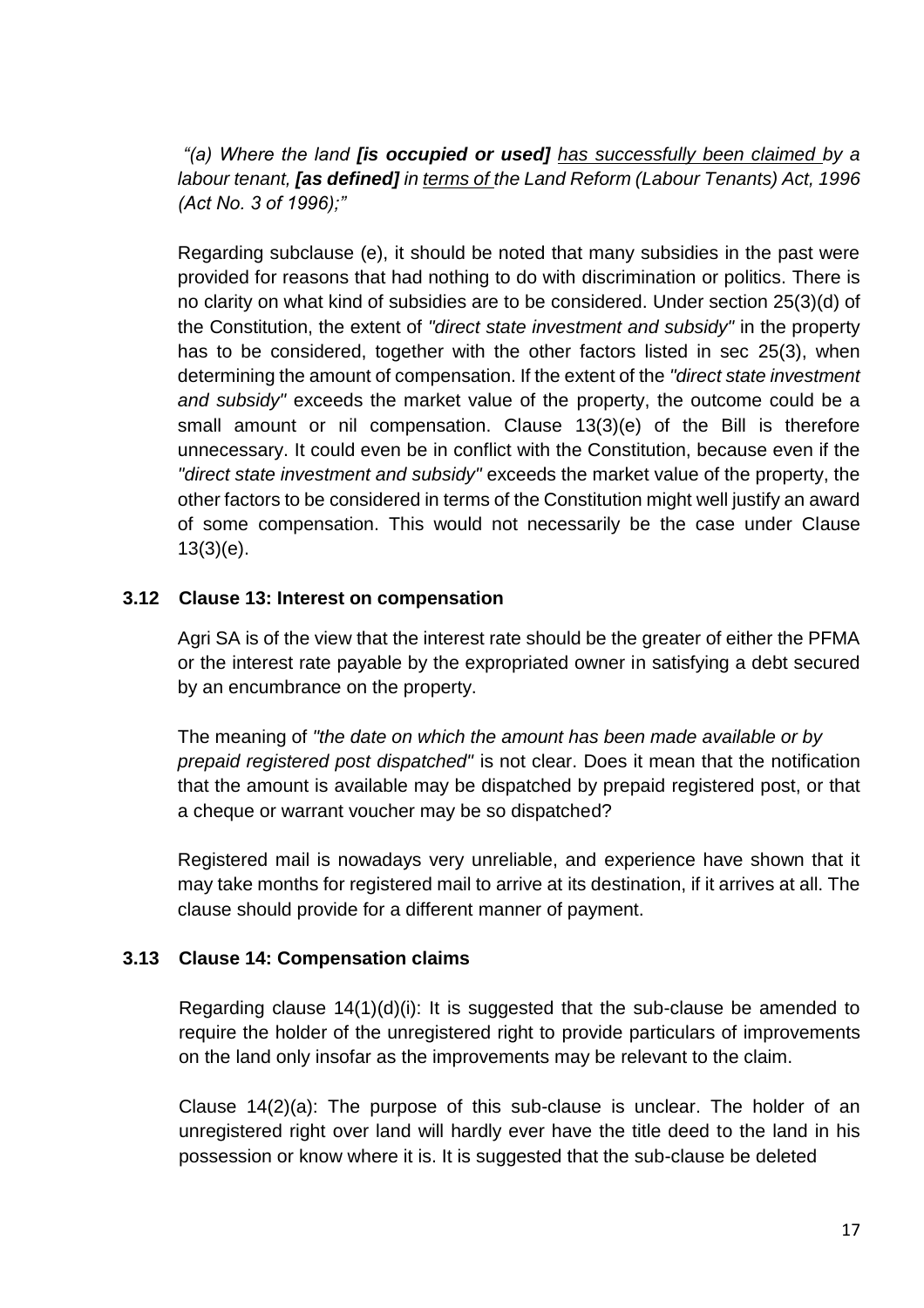# **3.14 Clause 17: Payment of amount offered as compensation**

It is not acceptable that the expropriating authority be permitted to take possession of the expropriated land before the compensation, which it offered to the owner has been paid. If there is good reason for a delay in the payment of compensation, the expropriating authority should, before taking possession of the property, obtain a court order in terms of sub-section (4), authorizing a later payment date.

Clause 17(5): It is doubtful whether there is any lawful basis on which an expropriating authority can withhold payment of compensation, which is due to a claimant who is not tax compliant. The claimant may be late in the submission of a tax return or involved in a dispute with SARS. Withholding payment of compensation due to a claimant in order to put pressure on him or her to submit a late tax return or to settle a dispute with SARS, is unacceptable conduct. An expropriating authority is not a collection agent for SARS.

Clause 17(6): The sub-clause should also contain a provision that information and documents delivered by a claimant to facilitate electronic payments are confidential, and that the expropriating authority should take appropriate measures to protect their confidentiality.

# **3.15 Clause 18: Property subject to mortgage bond or deed of sale**

In arriving at an amount which is *"just and equitable",* we believe regard should be had to any registered bonds over the property, but no landowner should be bankrupted as a result of expropriation. Agriculture is by its nature an industry that is heavily reliant on access to credit. Currently, the majority of commercial landholdings in the sector are bonded to a financial institution. As such, we recognise the legitimate interests that bond holders may have in the property and that they should be compensated if their right is expropriated. However, at the same time, the interests of the bondholders should not outweigh the legitimate interests of the land owner. In a scenario where the compensation is less than the debt secured by the mortgage bond, the apportionment of compensation between the land owner and the financial institution is critical. We believe that should expropriation lead to an otherwise solvent farmer being driven into insolvency, it cannot be regarded as a just and equitable outcome. Careful consideration should be given to the issues outlined below.

South African banks are legally obliged to use market value as the basis on which real security for loans are measured. As a result, financial institutions calculate loans on the assumption that the land can be sold to repay the entire debt if the lender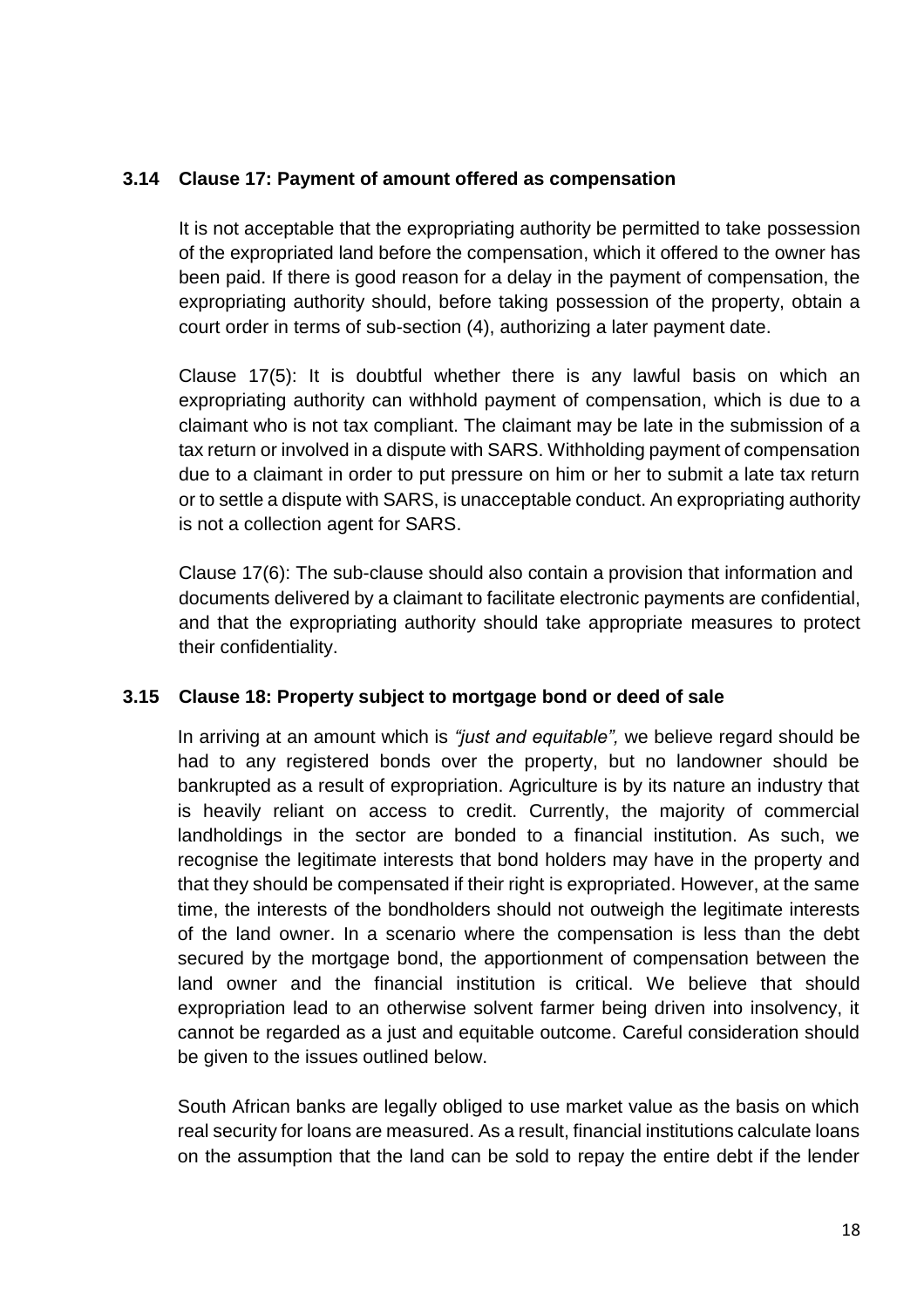defaults, hence secured loans seldom exceed the market value of the land. Where compensation paid upon expropriation is less than the market value, there may be a shortfall between the total compensation provided and the amount lent to the land owner. In South African law, the owner as well as the mortgagor has real rights in the land, namely ownership and the mortgage. Whilst an expropriation dissolves all real rights in the land (subject to each party receiving just and equitable compensation for their right), it does not automatically dissolve the contractual right between the lender and the borrower. This means that the borrower will still be liable to pay the financial institution the full extent of the loan, albeit an unsecured loan following the expropriation.

Particularly in the agricultural sector, land is often the farmer's single greatest capital asset as well as his or her only source of income. If the compensation received for land falls significantly short of the amount owing on the loan (which was calculated according to the market value of the farm), it can result in the land owner finding him or herself factually insolvent, with more debt than assets and no form of income to repay the balance of the loan. The credit extended by the financial institution would not be regarded as reckless, nor was the farmer over-indebted before the expropriation. Yet, as a direct result of the expropriation, the farmer may face insolvency. In this scenario, we strongly believe that compensation below market value would not be *'just and equitable, reflecting an equitable balance between the public interest and the interests of those affected.'*

In foreign jurisdictions, this potential inequity has been identified and accordingly dealt with to avoid expropriation (often referred to as compulsory purchase or eminent domain in various jurisdictions) leading to insolvency by inserting specific anti-insolvency provisions whereby existing debts are *'deemed'* to be extinguished by the expropriation (which is not currently the case in this Bill). Furthermore, it must be borne in mind that all of these countries are legally obliged to calculate compensation based on market value plus actual financial loss. In theory then, the compensation awarded in these foreign jurisdictions will always be enough to satisfy the loan, because the loan is based on the market value of the security. The fact that the South African Constitution makes provision for just and equitable compensation, and that the expropriation Bill does not expressly extinguish all debts related to the property, merely highlights the precarious position that a land owner may face upon expropriation.

With the above in mind, Agri SA supports the wording of clauses 18(1) and (2) as it gives some protection to landowners, who have very little bargaining power vis-avis financial institutions holding bonds over property. Whilst Agri SA recognizes the critical importance of investment in the sector, we cannot support a scenario where the landowner alone carries all the risk of possible lower than market value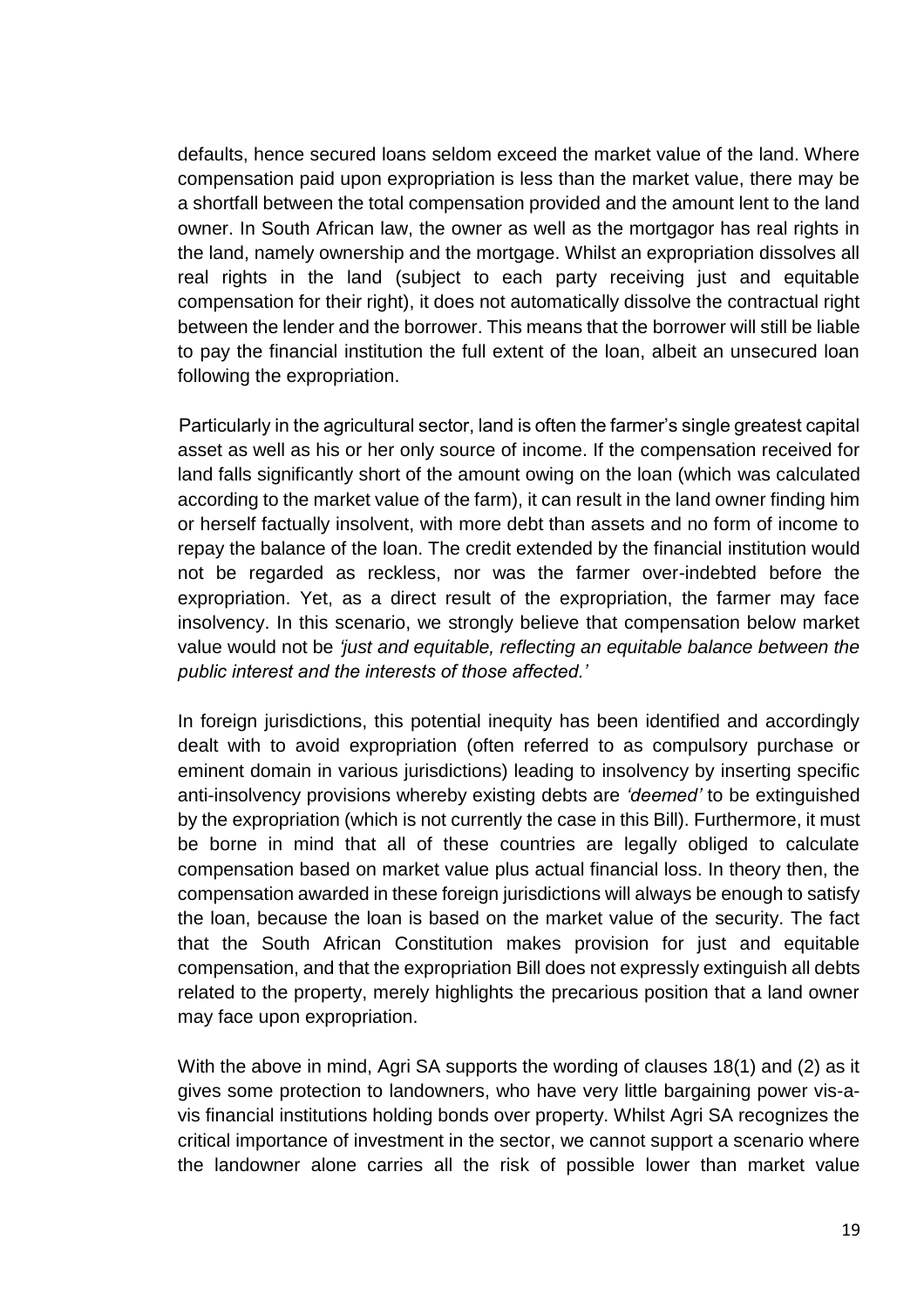compensation and ends up walking away with nothing if the bond is more than the compensation received for the property. This is one of the reasons why marketrelated compensation is so important to our members and our sector, which is very dependent on production credit. If financial institutions were to consider the financing of farming too great a risk, because of concerns about the collateral value of farms, it could have very real implications for investment in the sector and the future productive capacity of the sector. At the same time, individual landowners cannot be expected to foot the Bill for land reform through reduced non-market related compensation. A balance needs to be struck somehow.

Clause 18(3): It should be noted that the absence of agreement on the apportionment of compensation between the owner and a mortgagee or buyer of the expropriated property is not always due to a dispute. Lack of consensus on the apportionment is not a dispute. The court should be authorized in the Bill to apportion the compensation between the owner or holder of a right on the one hand and the mortgagee or buyer on the other, as this may not ordinarily be within the jurisdiction of the court. Consider an amended wording along the following lines:

*"In the absence of an agreement as envisaged in subsection (1), the expropriating authority may apply to court for an order:*

- *(a) Apportioning the compensation money between the expropriated owner or expropriated holder and the mortgagee or buyer concerned, and*
- *(b) If the compensation money has been deposited with the Master, directing the Master to pay the compensation money to such persons, in such manner and on such terms as the court may determine."*

# **3.16 Clause 19: Payment of municipal property rates and other charges out of compensation money**

For purposes of accuracy and clarity, it is suggested that the *"charges"* referred to in sub-clause (1), be described as amounts due to a municipality as described in section 118(1)(b) of the Local Government: Municipal Systems Act.

Clause 19(2): It is further suggested that the words *"inform the expropriating authority in writing of such charges, as at the date contemplated in section 9(2) or (4)"*, be replaced by words to the following effect:

".... issue a certificate to the expropriating authority, mutatis mutandis in accordance with section 118 of the Local Government: Municipal Systems Act, certifying the outstanding amounts of the charges as at the date contemplated in section 9(2) or  $(4).$ "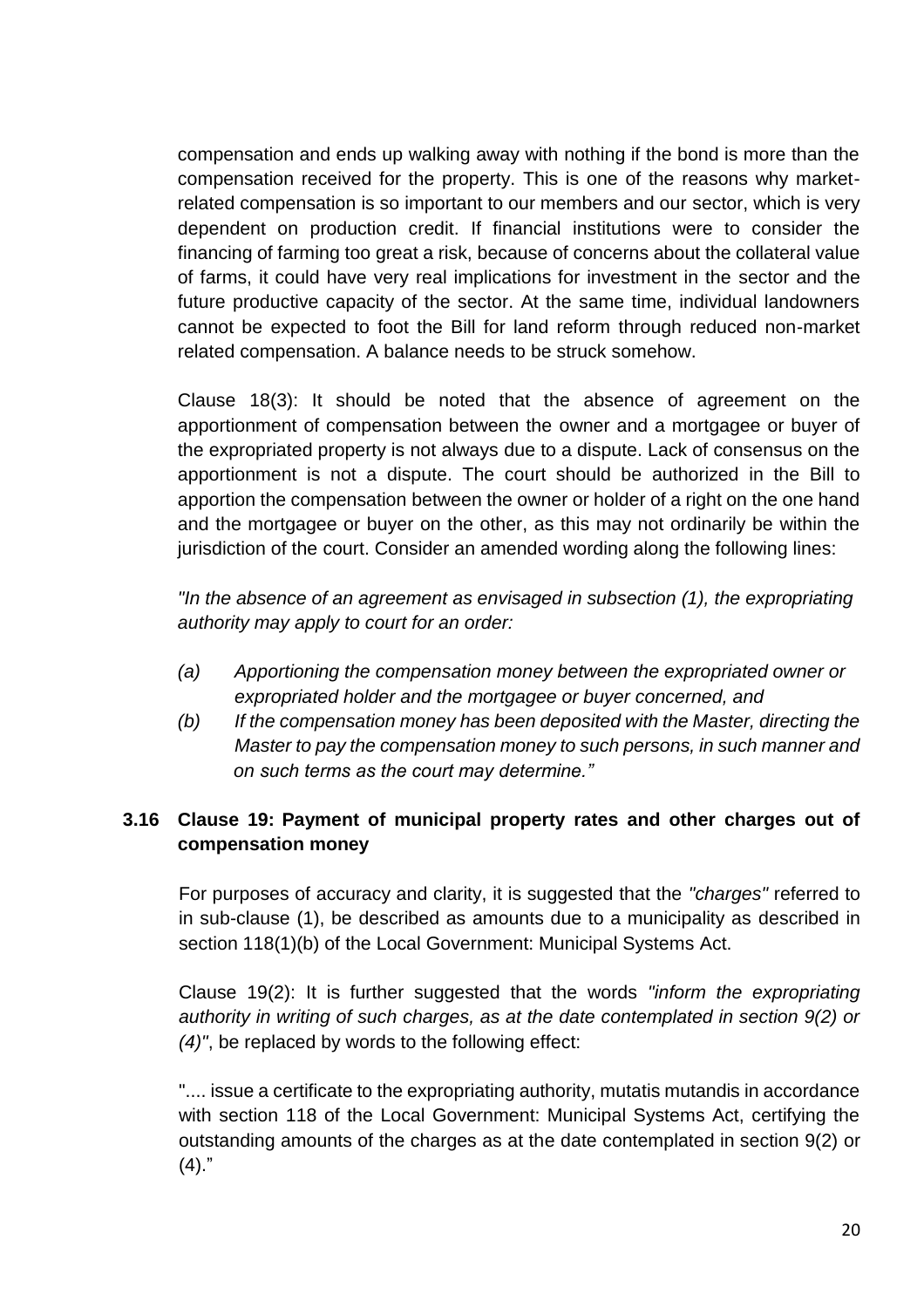Clause 19(3): Informing the registered owner by registered mail of outstanding charges will not be feasible. Many owners, especially if they live on rural land in outlying areas, will not be reachable by registered mail. Experience show that, nowadays, registered letters often do not reach their destination within the 20 day period within, which registered owners can object to the outstanding amount. The information should be delivered in accordance with the provisions of clause 24(3) of the Bill.

Clause 19(4): It must be remembered that the expropriating authority becomes the owner of the expropriated land on date of expropriation. The expropriating authority must file a copy of the notice of expropriation (together with some other documents) with the registrar of deeds, who must note the expropriation in his records. Ownership of the expropriated land is not passed to the expropriating authority by virtue of the subsequent Deed of Transfer. The Deed of Transfer merely record that the expropriating authority is already the owner of the land. It is doubtful whether a municipality is entitled to levy property rates on a person for periods during which he or she was not the owner of the property. If the date of possession is later than the expropriation date, the municipality may not be able to hold the erstwhile owner liable for property rates in respect of periods subsequent to the expropriation date

# **3.17 Clause 21: Mediation and determination by court**

The absence of an agreement on the amount of compensation can hardly be described as a *"dispute".* The words *"to settle the dispute"* should be replaced by *"to reach agreement on the amount".*

It is proposed that clause 21(2) be reworded as follows:

- "(a) *The compensation to be paid for any property expropriated by an expropriating authority shall, in the absence of agreement, be decided or approved by a competent court in an action instituted by any party concerned;*
- *(b) An action for the determination of compensation for the expropriation of a property may not be instituted before the expiry of a period of 20 days from the date of expropriation.*
- *(c) The proceedings shall be conducted in accordance with the rules and procedures applicable to civil proceedings in the court concerned, but subject to any orders or directions, which the court or the presiding judge may issue for the preparation and hearing of the proceedings.*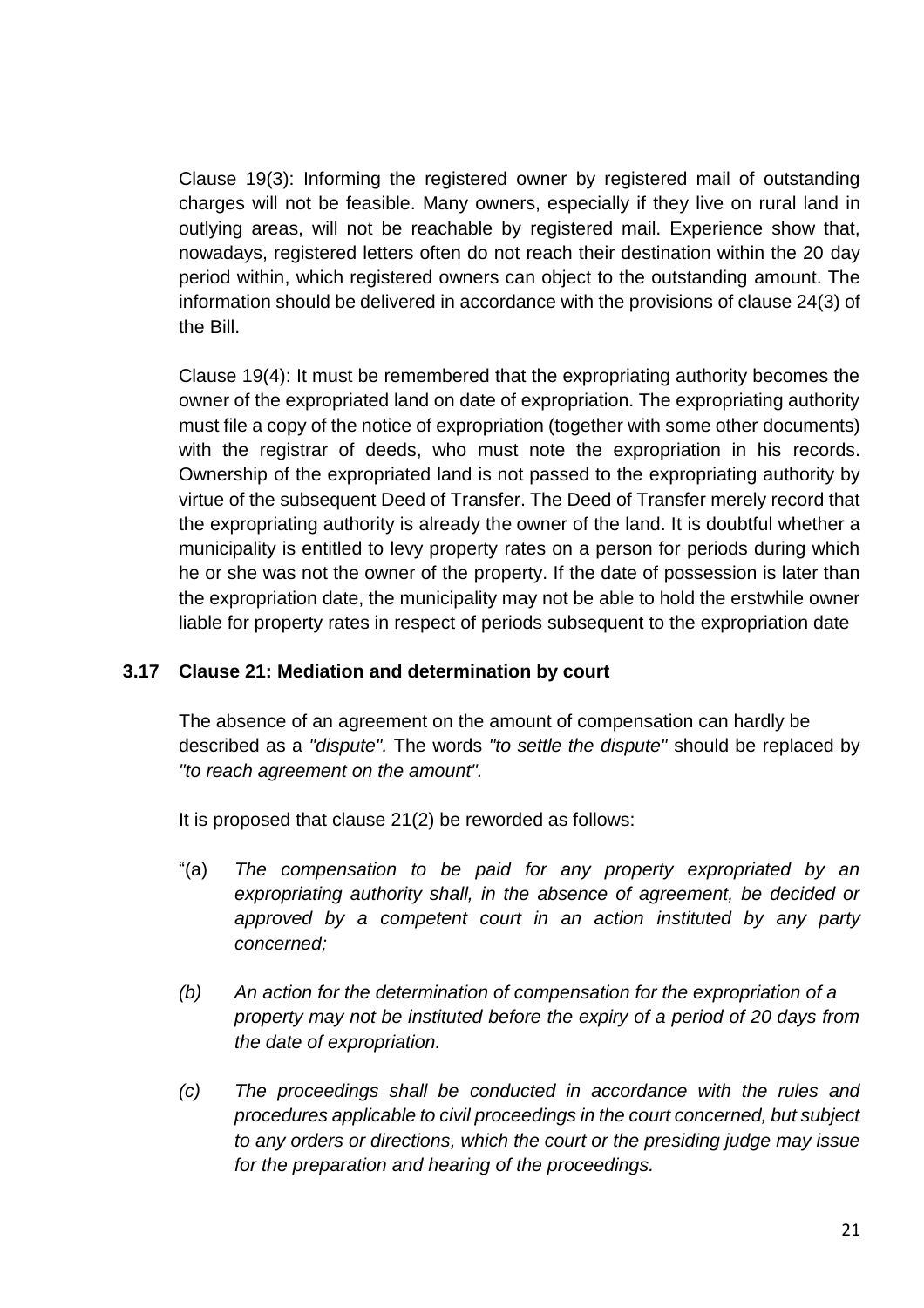*(d) Any judgment or order of the court shall be deemed to be a judgment or order in civil proceedings."*

# **3.18 Clause 22: Urgent expropriation**

It is suggested that the owner or holder of a right should at least receive prior written notice that a right to use the property temporarily will be taken, stating when the right will be taken and for how long, giving a description of the right and setting forth why the taking is urgent.

#### **3.19 Clause 25: Extension of time**

Consider adding that a period of time may be extended for a further period or periods, even after it has expired.

#### **3.20 Clause 26: Expropriation Register**

Agri SA proposes that the expropriation register should be open for public inspection and same should be expressly stated in the Bill. It should be stated that the expropriation register is open to the public, on such reasonable terms as the Director-General may determine.

#### **3.21 Clause 27: Civil fines and offences:**

Experience has shown that expropriation authorities are often guilty of not complying, timely or at all, with their obligations under the Act. Clause 27 of the Bill should be amended so that it also applies to delinquent expropriation authorities and its officials. The list of breaches in clause 27(1) could be expanded to include breaches by the expropriating authorities.

# **4. CONCLUSION**

Experience in other countries has shown that expropriation does not speed up land reform significantly, nor does it make land reform more affordable. In fact, the contrary seems to be true. Expropriation does have a limited role to play in land reform but only as a measure of last resort. When expropriation is utilized, it should be perceived by all to be a fair and transparent process. Safeguards should be put in place to prevent any misuse of the power to expropriate. Current landowners should receive prompt, adequate and effective compensation, which will enable them to start anew somewhere else; they should not be worse-off as a result of the expropriation.